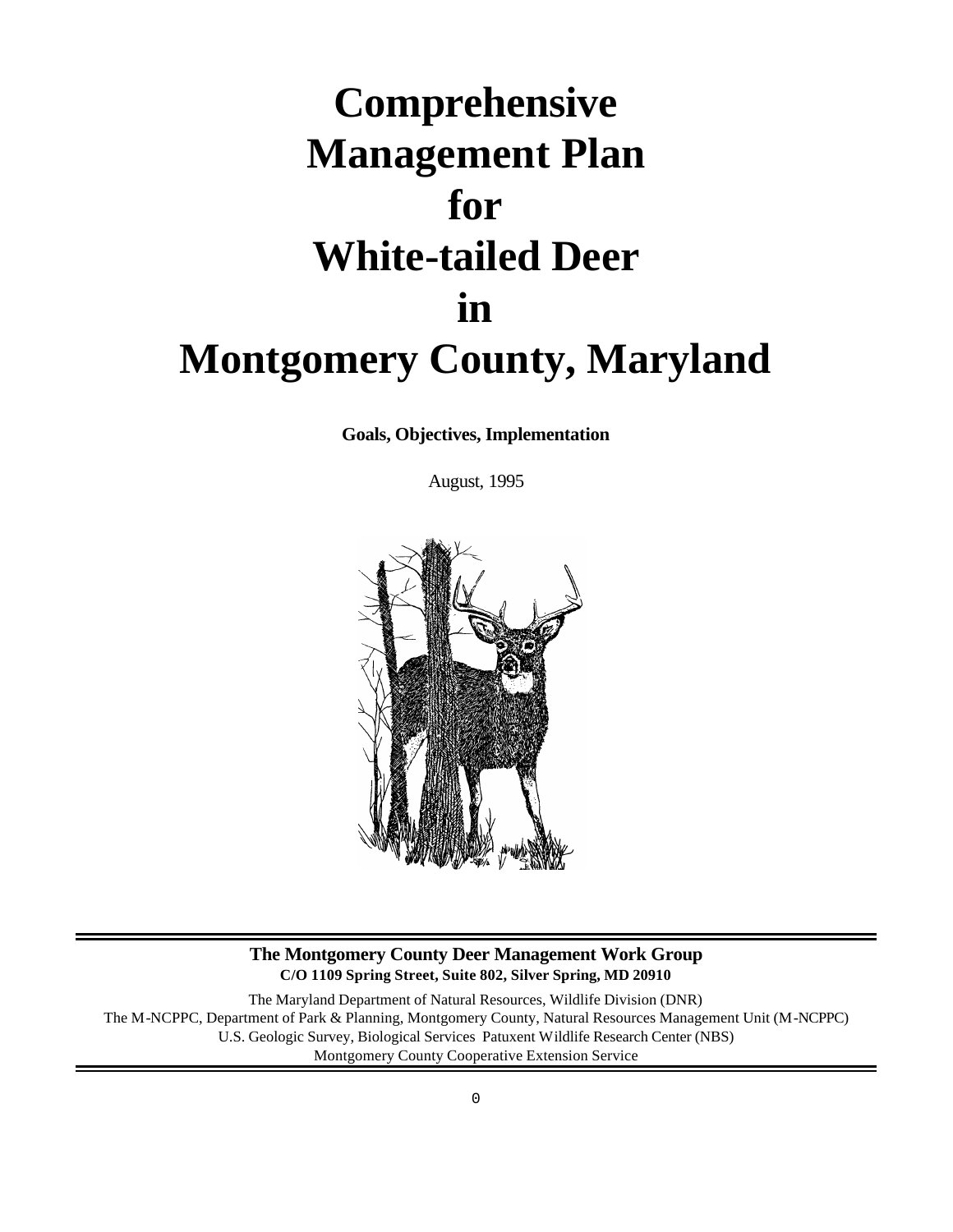# **Comprehensive Management Plan for White-tailed Deer in Montgomery County, Maryland**

August, 1995

# **The Montgomery County Deer Management Work Group**

**Robert W. Gibbs Jr., M-NCPPC - Chair John E. Hench, M-NCPPC William Hamilton, M-NCPPC Kenneth D'Loughy, MD-DNR Doug Hotton, MD-DNR John Hadidian, NBS**

**The Montgomery County Deer Management Work Group C/O 1109 Spring Street, Suite 802, Silver Spring, MD 20910** The Maryland Department of Natural Resources, Wildlife Division (DNR) The M-NCPPC, Department of Park & Planning, Montgomery County, Natural Resources Management Unit (M-NCPPC) U.S. Geologic Survey, Biological Services Patuxent Wildlife Research Center (NBS)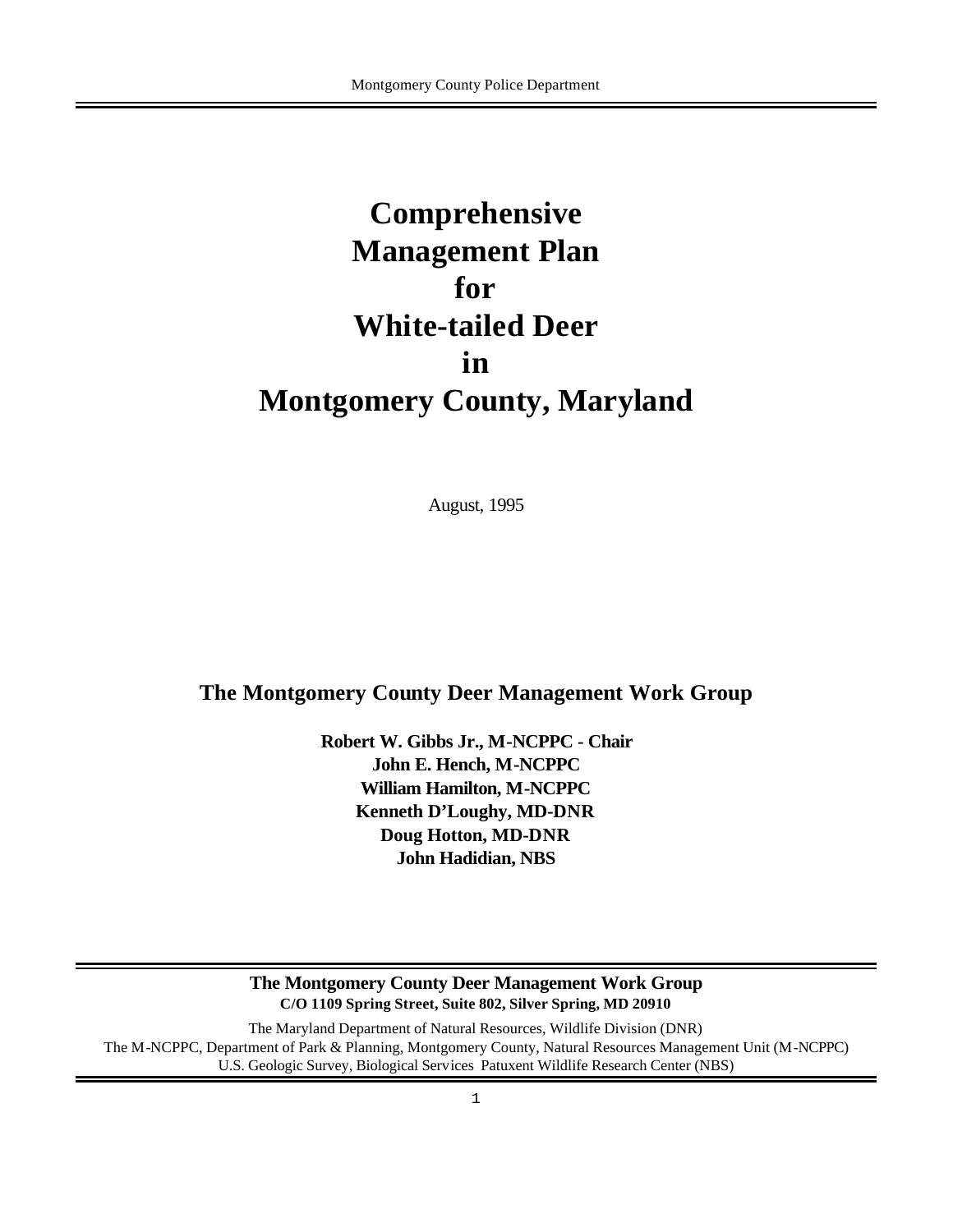# **TABLE OF CONTENTS**

| Introduction                                     |  |
|--------------------------------------------------|--|
|                                                  |  |
|                                                  |  |
|                                                  |  |
|                                                  |  |
|                                                  |  |
|                                                  |  |
| Part I                                           |  |
| Obtaining Accurate Information on Deer           |  |
|                                                  |  |
|                                                  |  |
| Part II                                          |  |
|                                                  |  |
| Part III                                         |  |
|                                                  |  |
|                                                  |  |
|                                                  |  |
|                                                  |  |
| <b>Implementation of Management Alternatives</b> |  |
|                                                  |  |
|                                                  |  |
|                                                  |  |
| Criteria for implementing Direct Reduction       |  |
|                                                  |  |
|                                                  |  |
| Procedure for recommending Parkland              |  |
|                                                  |  |
|                                                  |  |

# Appendices

| Report of the Task Force to Study White-tailed Deer Management |
|----------------------------------------------------------------|
|                                                                |

- II. Memorandum of Understanding
- III. Preliminary Guidelines for Managed Hunts on Parkland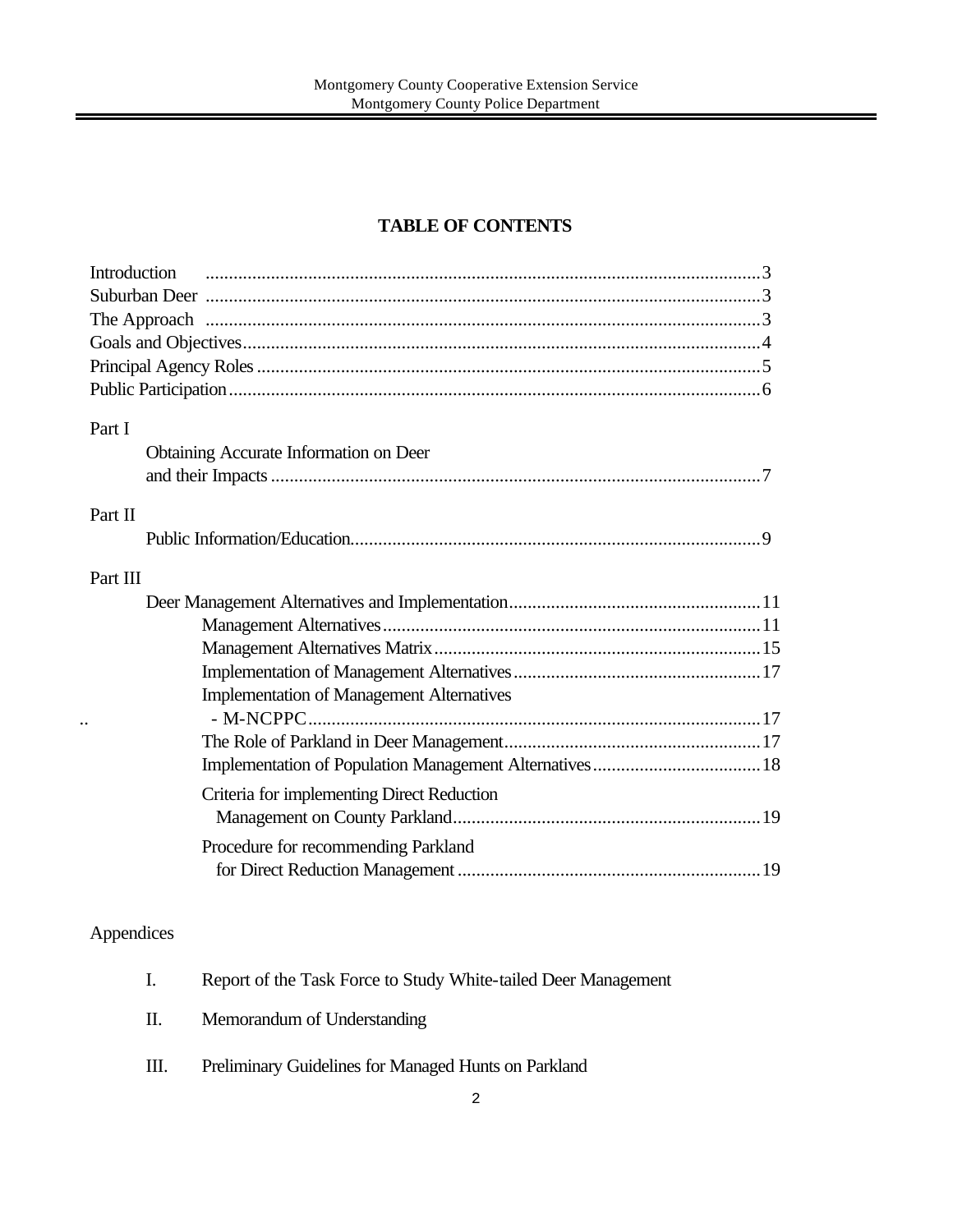IV. Summary of Comments and Nominal Group Technique data from Public Information Meetings on the Implementation of Deer Management Options in Montgomery County, Maryland.

#### **Introduction**

In April 1993, in response to concerns of county residents and interest groups about the number and activities of white tailed deer (Odocoileus virginianus), the Montgomery County Council, by resolution created the Whitetailed Deer Task Force (hereafter, Task Force). The Council charged the Task Force to examine information relative to conflicts between deer and people in Montgomery County, and make recommendations on how to respond to these.

The Task Force published its findings and recommendations in April 1994, in the Report of the Task Force to Study White-tailed Deer Management (Appendix I, hereafter referred to as the Task Force Report). The report listed deer-related problems that warranted attention, including damage to agricultural crops, deer-vehicle collisions, depredation to gardens and ornamental shrubbery, impacts to parks and other natural areas and public concern over issues such as Lyme disease.

#### **Suburban Deer**

The deer is an important and valued part of Montgomery County's natural heritage. However, deer are an opportunistic species that can, in the absence of checks and balances, become abundant enough to conflict with human interests.

Expanding development, in once rural areas like Montgomery County, has created a patchwork of natural areas and landscaped suburban yards that is ideal deer habitat. With urbanization have come restrictions on hunting and just as importantly, a change in attitudes towards wildlife. There has been a general movement from consumptive recreation (hunting) to non-consumptive recreation (wildlife watching). With no remaining natural predators and restrictions on hunting, deer populations have increased dramatically in the past decade resulting in increased deer-human conflicts.

#### **The Approach**

The type and extent of deer-human conflicts varies considerably throughout Montgomery County and no single management approach can be prescribed. Therefore, we have chosen to take a comprehensive approach as outlined in the Task Force Report. The plan developed herein is by design open-ended and adaptable. It is in effect being implemented as it is being written and like materials in a loose-leaf binder, it will allow for portions to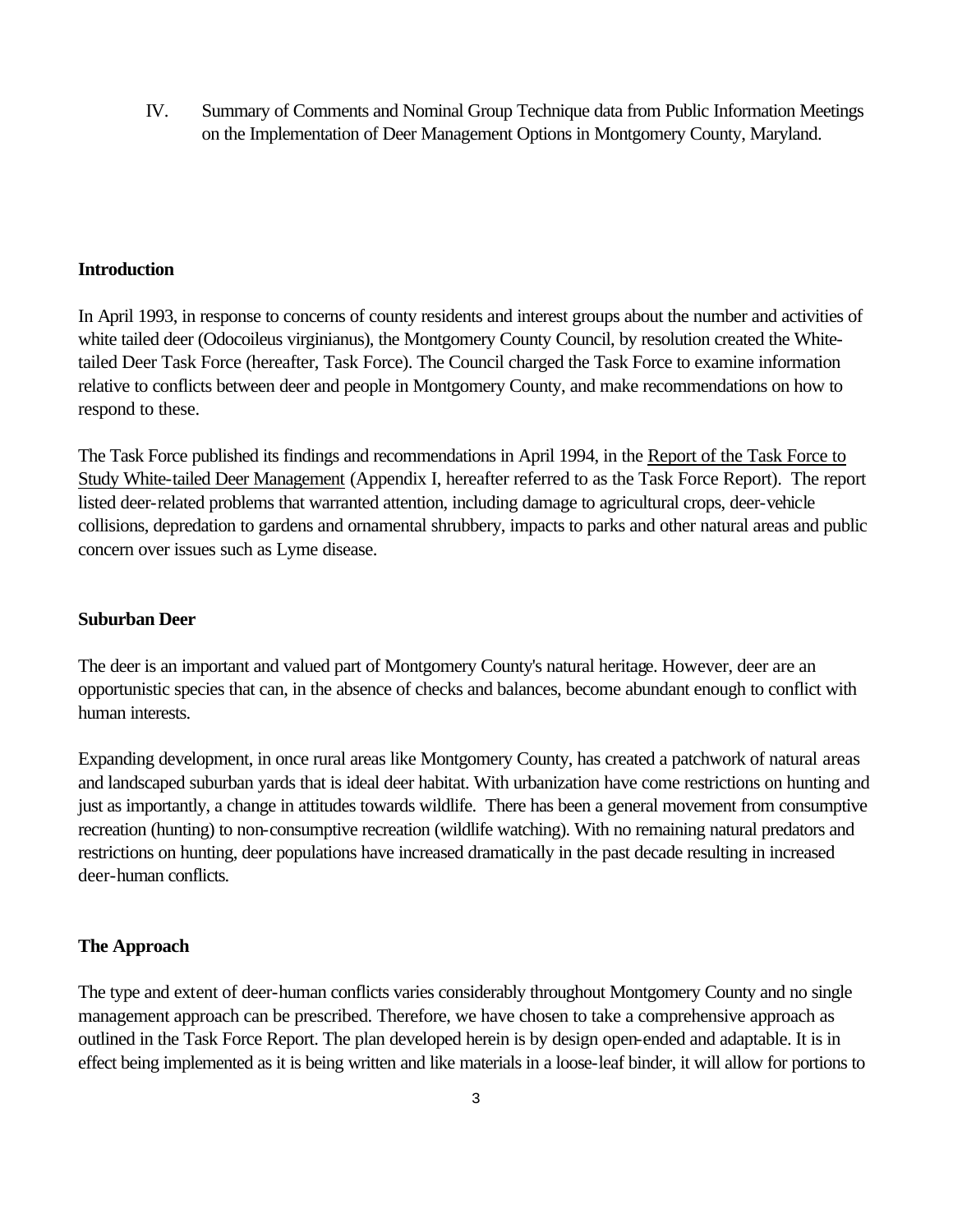be removed when they are no longer needed and for new approaches to be added as needs change or as new management tools become available.

The problems associated with deer in suburban and urban areas are a relatively new phenomenon. The approach being taken here is likewise somewhat new and unique. It requires the development of a system for dealing with deer on a county level that involves cooperation between a number of County, State and Federal agencies. As problems are identified or anticipated, it will be essential for the key participants who should be involved in remediation or prevention to work together to assemble information, in some cases to act, and in all cases to learn from each experience how better to address conflict situations. The

initial approach will be to focus on specific issues, as for example that of deer-auto collisions, but the process of addressing specific issues will be iterative, and the actions taken should work synergistically to address the larger issue of deer management on the county level.

What follows is a comprehensive White-tailed Deer Management Plan for Montgomery County. Guided by the Task Force's recommendations, this plan establishes goals and objectives for managing deer in the County, develops a plan of action for each of the problem issues identified in the Task Force Report and sets a time table for the implementation of those actions.

This management plan is divided into four parts. Part I addresses the collection, centralization and use of accurate data on white-tailed deer and their impacts in Montgomery County, and forms the foundation on which sound management decisions must be based. Part II outlines the implementation of a comprehensive public awareness and education program to better inform citizens about deer-human conflicts and their prevention. Part III describes the various management alternatives that are available to reduce deer impacts and outlines the implementation of population management alternatives to reduce deer populations in areas where this is deemed necessary. Part IV outlines the current status of the plan's implementation and the work program for the current fiscal year. This section of the plan will be updated annually and will reflect any modifications or additions to the plan.

#### **Goal and Objectives**

#### **Goal**

To reduce deer-human conflicts to a level that is compatible with human priorities and land uses.

#### **Objectives**

- 1. Reduce on a county-wide basis the number of deer-vehicle collisions.
- 2. Reduce depredation on agricultural crops and ornamental shrubs and gardens to levels acceptable to the community.
- 3. Reduce the negative impacts of deer on natural communities in order to preserve the natural diversity of flora and fauna within the county.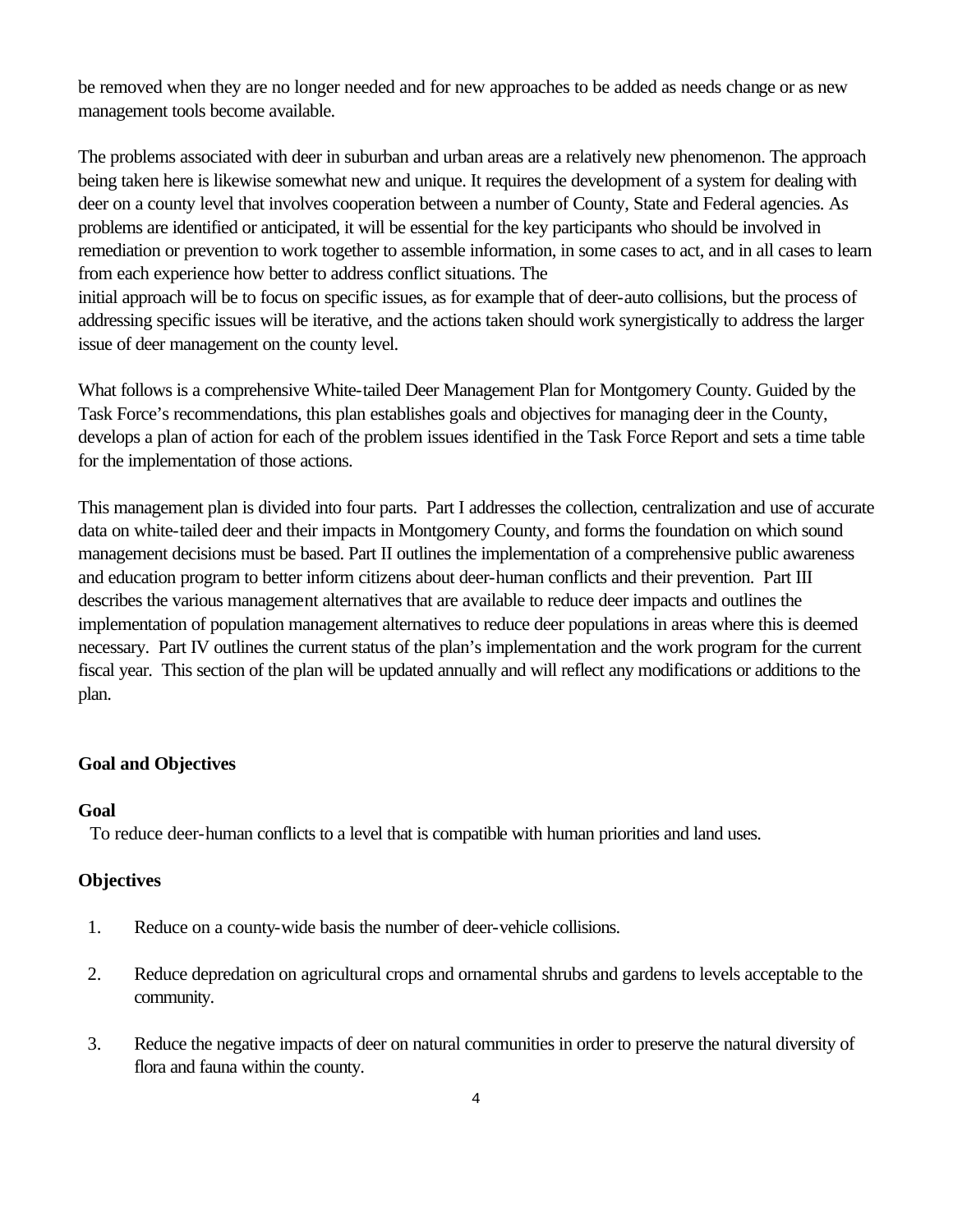4. Develop a county-wide education program to provide residents with information on deer, deer problems and how to minimize or prevent deer-human conflicts.

#### **Principal Agency Roles**

The deer related problems that exist in Montgomery County and the actions called for to address these problems cross responsibility boundaries of a number of different agencies. As part of a cooperative planning process, the Montgomery County Deer Management Group (DMG) was established through a memorandum of understanding (Appendix II). The group is made up of representatives from the Maryland Department of Natural Resources Wildlife Division (DNR); the Maryland-National Capital Park and Planning Commission, Department of Parks, Montgomery County Natural Resources Management Group (M-NCPPC); and The National Biological Service (NBS). This core group will work with other agencies as necessary to accomplish the actions described in this Plan. Below are brief descriptions of the roles and responsibilities for each of these agencies. Under each heading in part I and II of the plan we have listed a lead agency and participating agencies. The lead agency is one of the agencies listed above that will assume primary responsibility for the actions to be taken under that section. The participating agencies will work cooperatively with the lead agency to accomplish those actions.

#### The Maryland Department of Natural Resources Wildlife Division

The Maryland Department of Natural Resources Wildlife division has the legal mandate and legislated authority to manage deer populations throughout the state of Maryland (Maryland Annotated Code: 10-202 & 10-205). DNR will provide input into development of the comprehensive management plan for white-tailed deer in Montgomery County through recommendations and providing technical guidance toward the implementation of specific deer management alternatives. The Division's objective is to work with representatives of Montgomery County - M-NCPPC and the NBS-CUE in resolving deer-human conflicts in Montgomery County.

#### M-NCPPC Department of Parks, Montgomery County

"The mission of the Department of Parks, Montgomery County,Maryland, is to provide for the acquisition, conservation, development, maintenance, and management of a park system which, in harmony with the environment and in partnership with the community and other public agencies protects, conserves, enhances, and interprets our natural and cultural resources; identifies and offers a variety of leisure opportunities; and is safe, accessible, and enjoyable for all. Our commitment is to be receptive,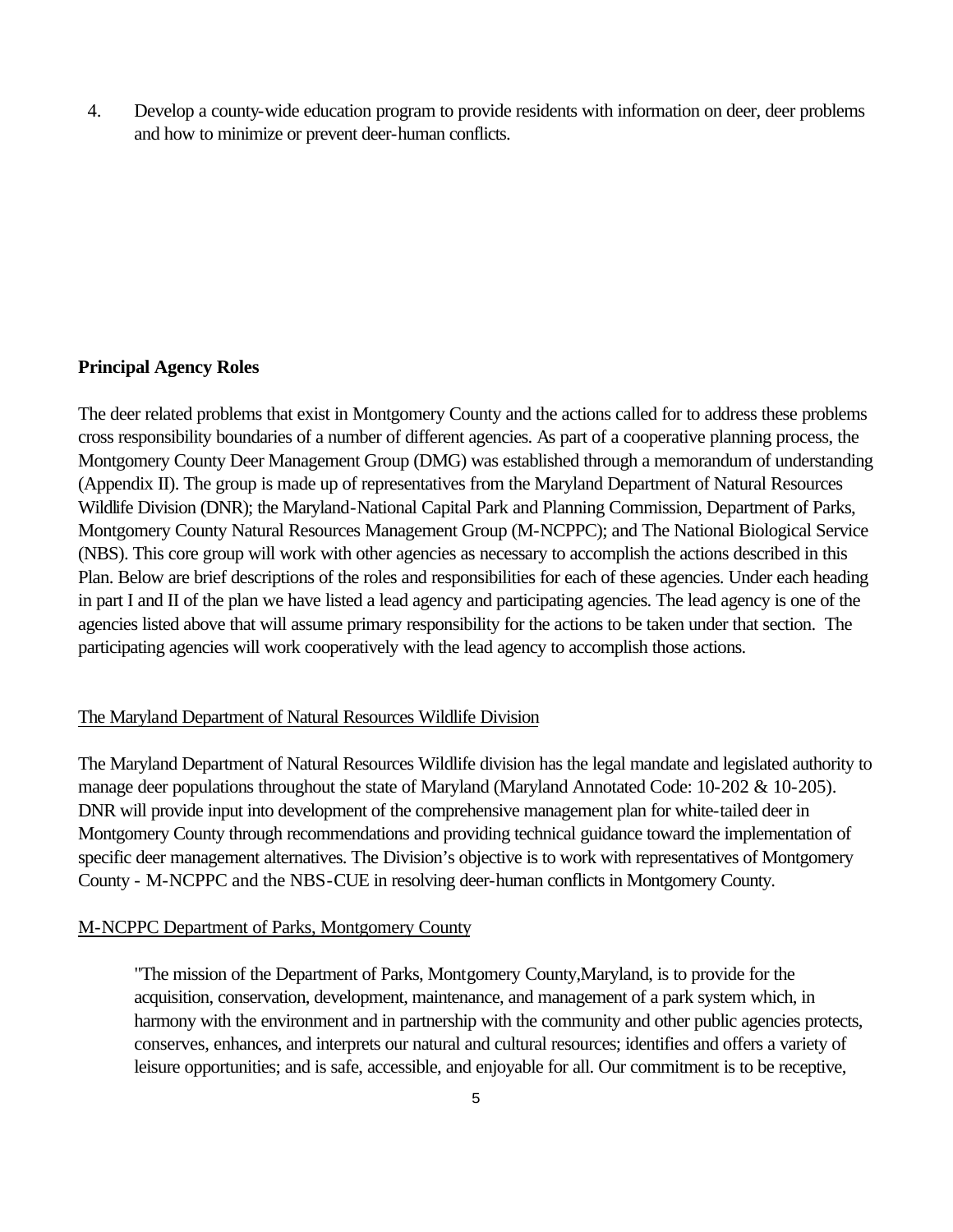progressive, equitable, and adaptive in observing and fulfilling this mission for current and future generations."

#### -Adopted July 1994

The M-NCPPC Department of Parks, Montgomery County currently maintains 27,763 acres of parkland (approximately 8 percent of the county) in 325 different park and open space areas. The Department, through the enabling legislation that established the Maryland-National Capital Park and Planning Commission (Article 28 of the Annotated Code of Maryland), is responsible for protecting, preserving, and managing natural resources including streams, wetlands, forests and wildlife in County parks and consequently must play a critical role in the management of deer on a county wide basis.

The Department of Parks is a designated agency of Montgomery County charged with identifying and initiating actions to resolve deer related problems pursuant to the published findings of the Task Force Report. Within the Department of Parks, the Natural Resources Management Group is responsible for addressing wildlife management issues on park property and works cooperatively with DNR in the development and implementation of wildlife management initiatives.

#### U.S. National Biological Service

The NBS maintains technical expertise and experience in addressing deer management concerns, particularly in urban environments. Their primary role is that of consultant and technical advisor.

#### **Public Participation**

Public information meetings were held in October 1995 to discuss deer management in Montgomery County. The meetings had two purposes, to educate the public about deer impacts and management options and to solicit comments from the public on which options they felt were acceptable for use in the county. A summary of that meeting and its results are contained in Appendix IV of this document. Other avenues to public input are listed below.

#### DNR

The Maryland Wildlife Division offers public participation and citizen involvement in the decision making process through:

1.) Regulation meetings held in March and August each year. These meetings provide an opportunity for interested individuals to comment on Hunting season date and bag limit proposals for resident and migratory game species. For more information contact the Maryland DNR Regional Office at 11960 Clopper Rd.Gaithersburg, MD 20878, (301) 258-0817.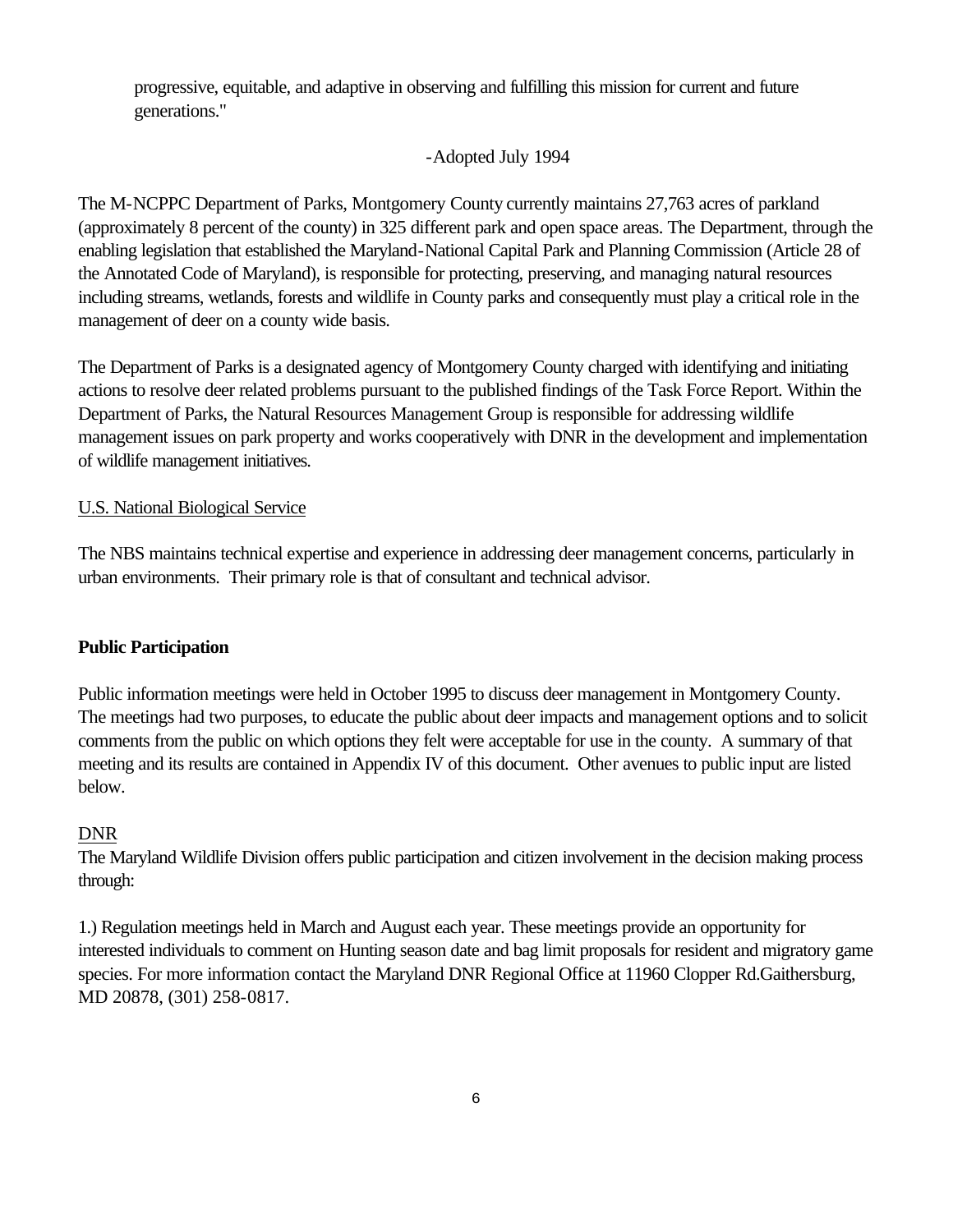2.) Public information meetings are held in various locations across the state to address timely topics that the Wildlife Division is currently addressing. Public meetings have been held in the past to address such issues as the black bear management plan and statewide wildlife management area plan.

3.) The public may also comment on wildlife issues and concerns through written correspondence with the director of the Maryland Wildlife Division at Department of Natural Resources, Tawes State Office Building, Annapolis, MD 21401.

#### M-NCPPC

M-NCPPC Department of Parks, Montgomery County welcomes and encourages public participation in all issues. The Montgomery County Planning Board of the M-NCPPC meets in the auditorium of 8787 Georgia Avenue, Silver Spring every Thursday 9:30 AM in regular session. All meetings are open to the public. A weekly agenda is available through the Montgomery County Planning Board Community Relations Office at 8787 Georgia Ave., Silver Spring, MD, 20910, (301) 495-4601. In addition, Public information forums and Public Hearings on specific issues or plans are announced at least 30 days prior to the meeting dates. The public may also present their comments through written correspondence with the planning Board/Park Commission, addressed to Chairman, Montgomery County Planning Board, 8787 Georgia Ave. Silver Spring, MD 20910- 3760.

#### **Part I**

#### **Obtaining Accurate Information on Deer and Their Impacts**

Sufficient information does not exist on deer and their impacts for Montgomery County. Information that does exist is generally incomplete and not available in the manner that would be most helpful. In order to make responsible decisions on deer management issues and evaluate remedial actions taken, pertinent information must be available and a mechanism must be in place to collect future data. An important part of this management plan is, therefore, concerned with the collection of accurate data on deer and their impacts for Montgomery County and maintaining that data in a form that facilitates the planning process.

#### Deer-Auto Collisions

Lead agency DNR; participating agencies - M-NCPPC, Montgomery County Police Department, M-NCPPC Montgomery County Park Police Department, Montgomery County Animal Control, Maryland Department of Transportation (MD-DOT), Montgomery County Department of Transportation (DOT)

Available records indicate an upward trend in the number of deer-auto collisions in Montgomery County. These records however, are not systematically compiled and fail to capture the information needed to effectively address this problem. An accurate record system is essential to any effort to reduce deer-auto collisions. It will be used to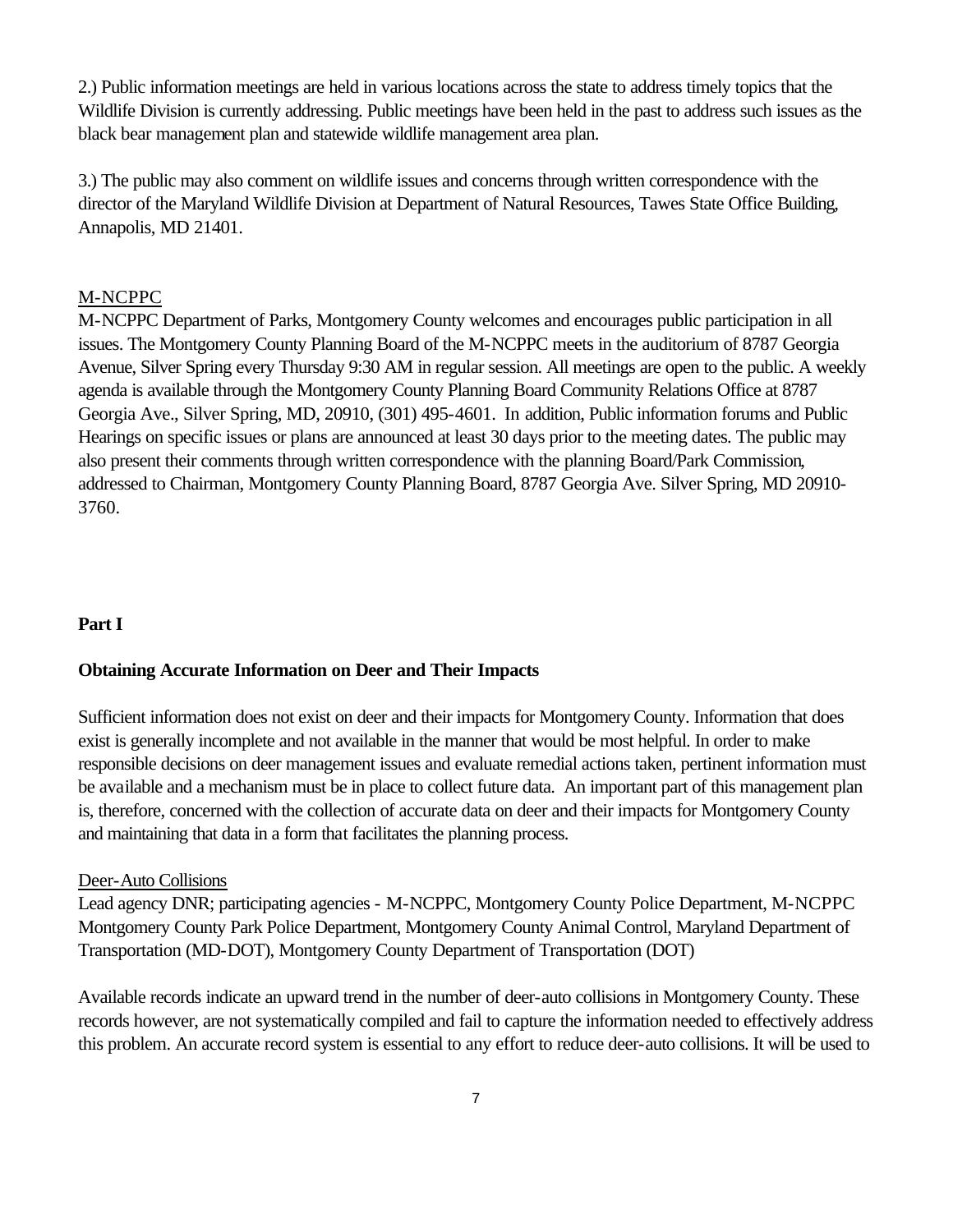locate high risk areas and to track changes over time in order to evaluate the effects of any remedial actions taken.

- Action 1. Develop a centralized method of recording and reporting deer-auto collisions to DNR.
- Action 2. Investigate preventative measures that might be taken on high risk roadways (i.e. signage, PSAs by different agencies, reduced speed limits w/ warning lights similar to school areas, radar traps at high risk seasons, deer warning devices, etc.).
- Action 3. Assemble information on travel corridors for select wildlife species such as deer and make this information available to M-NCPPC Planning Department, the Montgomery County Department of Transportation and Department of Environmental Protection in order to promote greater consideration of wildlife needs during the planning stages of transportation projects. Information will be forwarded through M-NCPPC Natural Resources Management Group.

#### Depredation on Agricultural Lands and Residential Properties

Lead agency DNR; participating agencies - USDA Animal and Plant Health Inspection Service (APHIS), Montgomery County Extension Service, Montgomery County Agricultural Advisory Board

As with deer-auto collisions, an accurate record keeping system is essential for guiding and evaluating any effort designed to reduce deer damage to agricultural crops and ornamental plantings on residential property. Records on animal damage and complaint calls are currently kept by the USDA Animal and Plant Safety Service (APHIS); however, these records do not capture all of the information needed at the county level. In addition, better coordination is needed between APHIS and the many other local, State and Federal agencies that also receive calls.

- Action 4. Coordinate efforts with APHIS to refine the categories by which data are reported. Of particular concern is the need for more detailed location information.
- Action 5. Coordinate efforts between DNR, APHIS, Montgomery County Extension service and M-NCPPC Nature Centers to ensure more centralized data collection on wildlife damage and complaint calls from public.

Impacts on Natural Areas Lead agency M-NCPPC; participating agencies - NBS-CUE, DNR

The impacts of white-tailed deer on native plant communities requires better documentation. At high densities, deer can impede natural area management goals by reducing species diversity of both plants and other wildlife and impairing forest regeneration. The M-NCPPC, Department of Parks has responsibility for protecting, preserving, and managing natural resources on County parkland. A program to monitor the impacts of deer on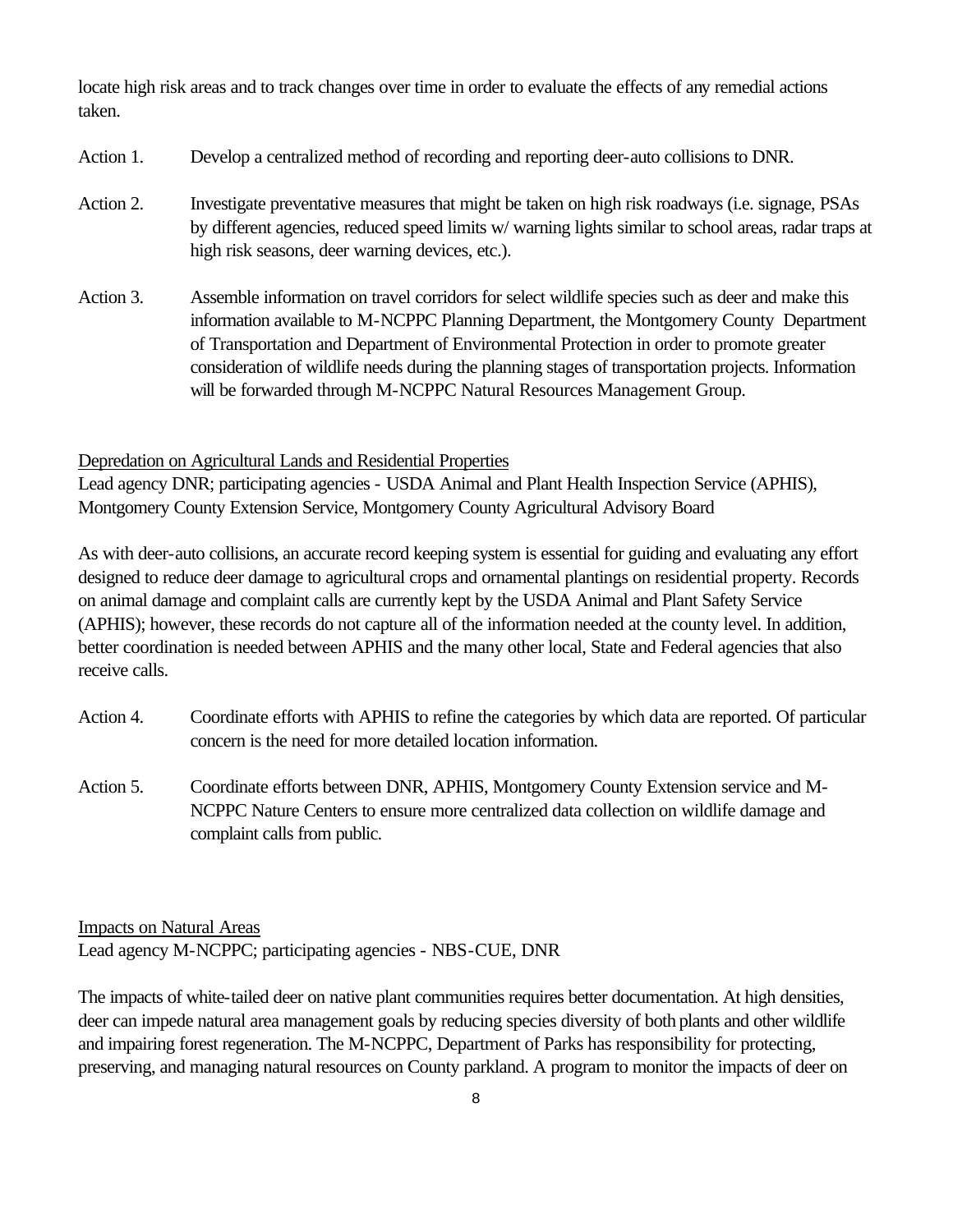native plant and animal communities is vital to making responsible natural resource management decisions concerning deer.

Action 6. Establish a monitoring program to qualify and quantify the impacts of deer on native plants, plant communities, wildlife, rare, threatened and endangered species and natural areas in the county park system.

Urban/Suburban Deer Ecology and Population Dynamics Lead agency M-NCPPC; participating agencies - NBS-CUE, DNR

Little information currently exists on the population dynamics of deer in urban and suburban settings in Maryland. Yearly harvest data is collected by DNR on a county level but represents only deer populations in areas open to hunting. Information on deer ecology and population dynamics specific to Montgomery County is vital to a responsible deer management program.

Action 7. Develop and establish a program to monitor relative changes in deer population density and habitat usage within targeted parks.

Use of Geographic Information System (GIS) Lead agency M-NCPPC; participating agencies - NBS-CUE, DNR

The use of GIS can greatly facilitate the manipulation and graphical representation of data used in the natural resources management process. Geographic and thematic data bases developed within GIS can be used to address both ecological and environmental factors related to deer presence, abundance, and mobility throughout the county, as well as for mapping and analyzing important data on deer-human conflicts.

Action 8. Utilize a Geographic Information System (GIS) in the collection and interpretation of data for The Deer Management Plan. This will include mapping of land use types, habitat types, deer-auto accident locations, sites of deer depredation on agricultural and private lands, conservation and environmentally sensitive areas, rare,threatened and endangered species site locations, telemetry data, deer exclosures and other vegetation monitoring points.

# **Part II**

# **Public Information/Education**

Lead Agency M-NCPPC; participating agencies - DNR, Montgomery County Library System, Montgomery County Extension Service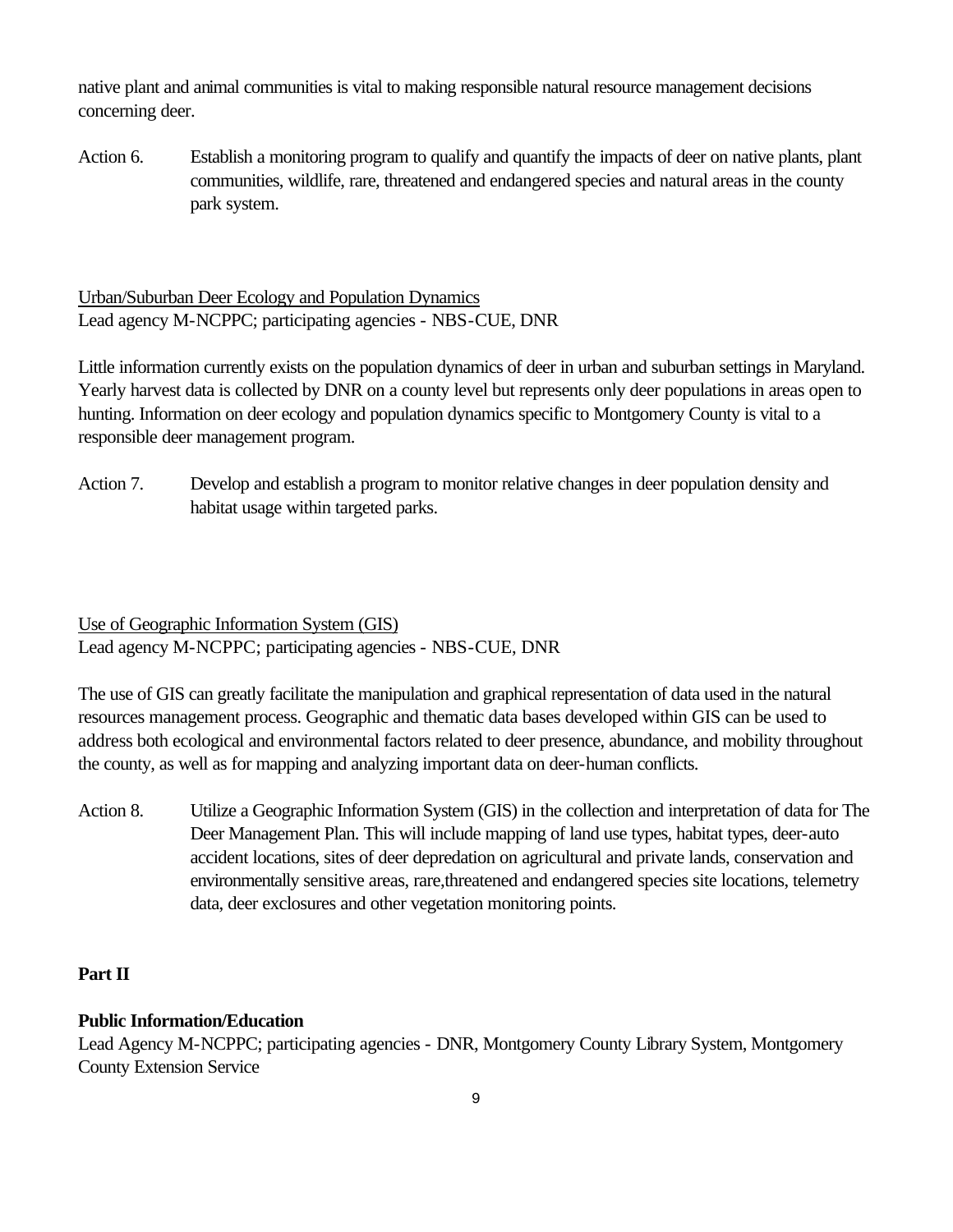All to often the problems caused by deer are augmented by a lack of understanding on the part of the humans affected. Public information and education is therefore a critical part of this plan. The following actions are designed to better inform and educate the public and to address commonly expressed concerns related to deer.

- Action 9. Develop an informational brochure on white-tailed deer in Montgomery County, including information on deer biology, ecology, deer related problems and their prevention. This brochure will be developed in cooperation with M-NCPPC interpretive staff and Montgomery County Cooperative Extension Service and distributed throughout the county.
- Action 10. Encourage the use of the Nuisance Animal Information Line as a source of public information on deer problems and ways to prevent them. This State wide program, available through an 800 number is operated by the USDA Animal and Plant Safety Service (APHIS) and DNR. The Hotline provides information to homeowners and farmers on preventing deer damage to yards and crops.
- Action 11. Offer educational programs, through the Montgomery County Cooperative Extension Service and M-NCPPC Montgomery County Nature Centers, on deer in Montgomery County. These programs will include information on deer biology, ecology, deer related problems and their prevention as well as information on Montgomery County's Deer Management Plan. Nature Centers will also use bulletin boards and other displays/exhibits to further educate the public on deer related topics.
- Action 12. Develop and maintain a current media plan in order to provide timely and relevant information on deer, including seasonal bulletins advising of increased risk of deer/auto accidents (i.e. during breeding season, hunting season, seasonal dispersal), as well as background and other relevant information (i.e. spring fawning season and info on deer ticks). These public notices will include multimedia public service announcements (PSA's) utilizing local newspapers, radio and TV stations as well as special productions on cable TV.
- Action 13. Pursue appropriate action to insure that the County Library System purchases and has available throughout the county, books on white-tailed deer biology and management, as recommended by the Task Force Report.
- Action 14. Develop a traveling bulletin board exhibit including information on deer biology, ecology, deerrelated problems and their prevention as well as information on Montgomery County's Deer Management Plan. This exhibit will rotate between County Public Libraries, County office buildings and other public locations and will act as dispersal sites for the Deer Brochure.
- Action 15. Develop a multimedia presentation including information on deer biology, ecology, deer-related problems and their prevention as well as information on Montgomery County's Deer Management Plan. This program will be presented by MNCPPC staff to local civic groups, environmental groups, County Park Commission, Department of Parks, Montgomery County in-service training etc.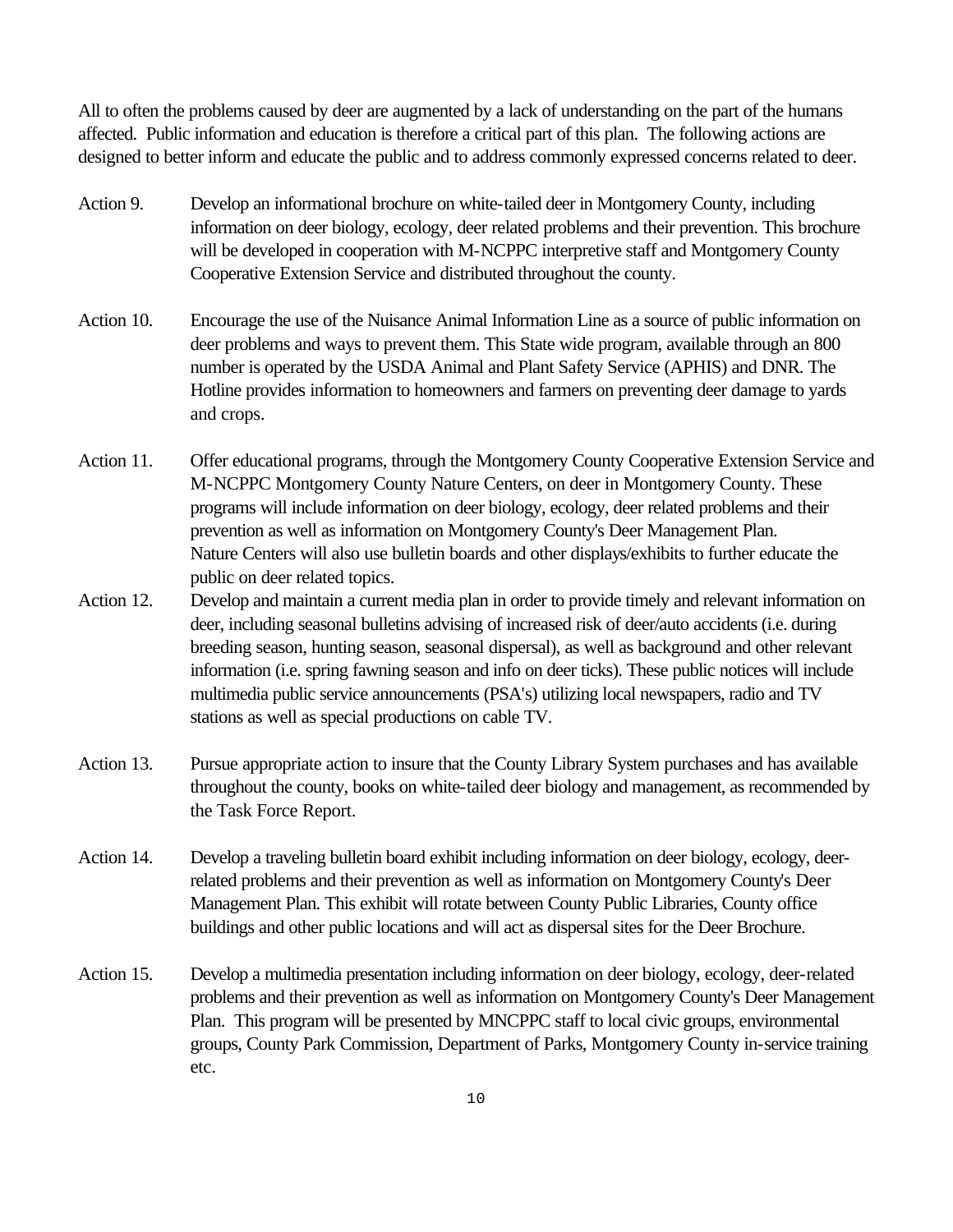Action 16. Develop an annual newsletter on deer management issues in Montgomery County that will be distributed to interested citizens groups. The purpose of this publication will be to keep citizens informed on the implementation of the Deer Management plan as well as provide additional and updated general information on deer in Montgomery County.

#### **Part III**

#### **Deer Management Alternatives and Implementation**

There is no single alternative that will resolve the various impacts of deer being experienced throughout the county. One alternative may work well in one situation and be ineffective or inappropriate in another. For example, certain types of fencing and the use of repellents, are appropriate for homeowners protecting small gardens but might be ineffective or prohibitively expensive if applied to agricultural crops. Other alternatives that involve population controls are most appropriate on large parcels of land including farms and parks.

#### Management Alternatives

The Task Force described eleven management alternatives, discussing both existing and potential means of managing deer impacts in Montgomery County. Some of these techniques are traditional and are known to produce measurable effects. Others are experimental and have unknown consequences. Some are not considered viable alternatives at all under the present circumstances, but are included and discussed to document their having been considered. It will often be the case that no single alternative eases or resolves a problem and that a combination of management alternatives may be required.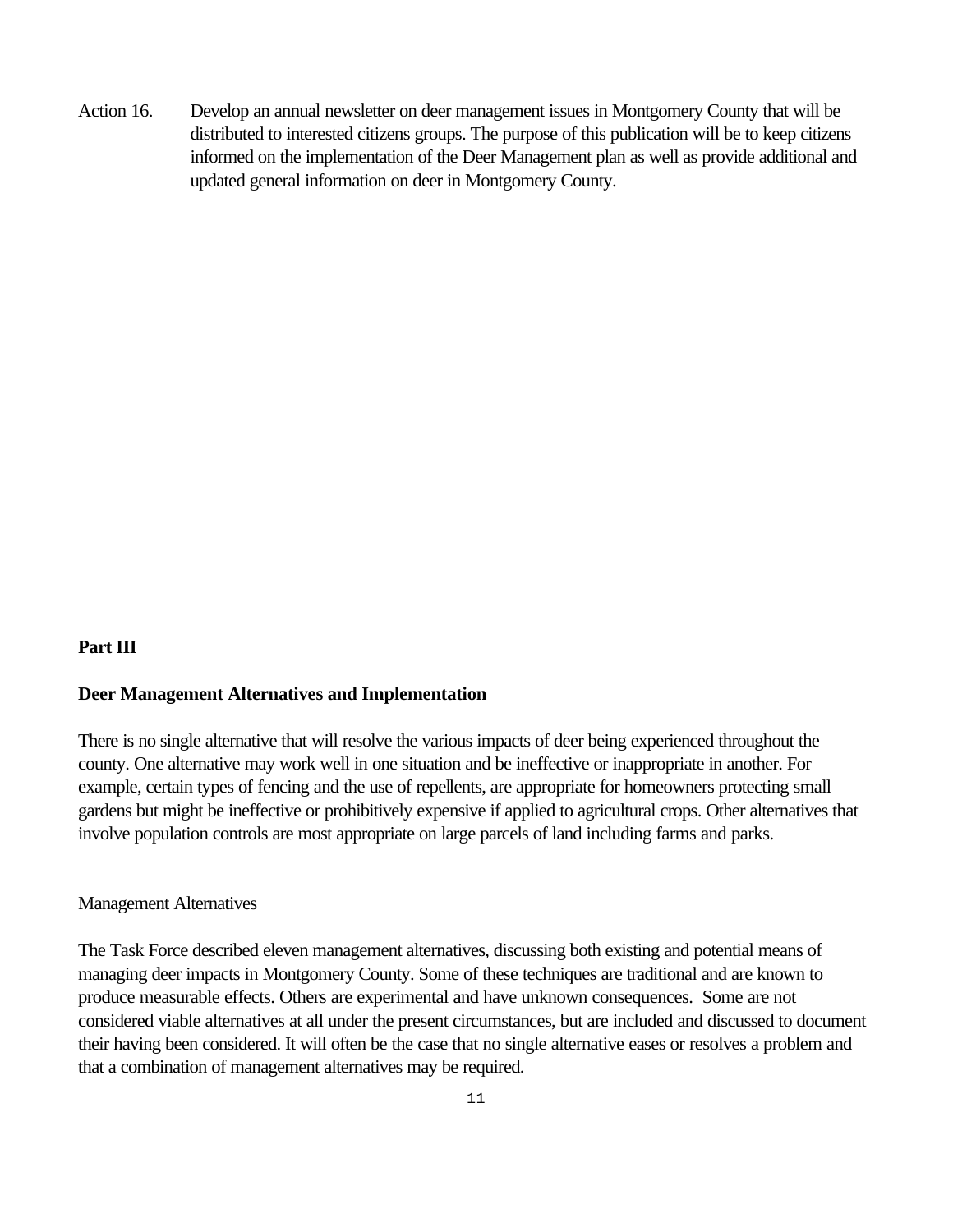The alternatives are listed and described below. Following the descriptions an alternatives matrix is presented that identifies the practicability of implementing alternatives, identifies general magnitude of costs, and describes the likely consequences of implementing each alternative.

- Maintain Status Quo
- Repellents/Scare Devices
- Fencing/Physical Exclusion
- Habitat Management
- Supplemental Feeding
- Modify Legal Harvest
- Agricultural Depredation Permits
- Direct Reduction
- Contraception
- Trapping and Removal/Relocation
- Restoration of Predators

Maintain Status Quo - This alternative implies that no change occurs in current management strategies or actions involving deer. No active manipulation of deer habitat or populations would be undertaken. No changes in hunting limits or the permitted area in which hunts are allowed would occur. All current data collection, inventory, and monitoring activities would continue.

Repellents or Scare Devices - A variety of chemical (taste, odor) and mechanical (noise or visual alarm) devices have been tested and under some conditions proven effective in repelling deer from areas in which they are undesired. A fairly extensive literature exists on this subject and many products are readily available. Consumer information exists and could be readily tailored to meet specific requirements and timing considerations in Montgomery County. Restrictions would exist on some products and devices (e.g. incendiary noise-makers). Repellents are not effective in all situations, can be costly, may require frequent reapplication, and may diminish in effectiveness as deer adapt to them.

Fencing or Physical Exclusion - Fencing or other barriers can be highly effective in providing permanent protection to resources threatened by deer or by excluding deer from access to areas where they are not desired. Small screens can be effective where protection of individual plants is needed. In natural areas, small fenced plots could protect rare plant species and encourage their reproduction, but would have to be permanently installed unless deer density decreased. Fencing to prevent deer access to roadways has been documented as an effective strategy, provided that design is adequate and that maintenance is routinely performed. Application of fencing is restricted primarily by the varying cost of installation and maintenance and by aesthetic drawbacks. However, it should be noted that over the long term this alternative can be cost-effective depending on the size of the area treated and the value of the product being protected.

Habitat Management - This alternative could involve any of a number of as yet incompletely understood actions to conserve, improve, remove, or otherwise manipulate existing or potential deer habitat to cause populations or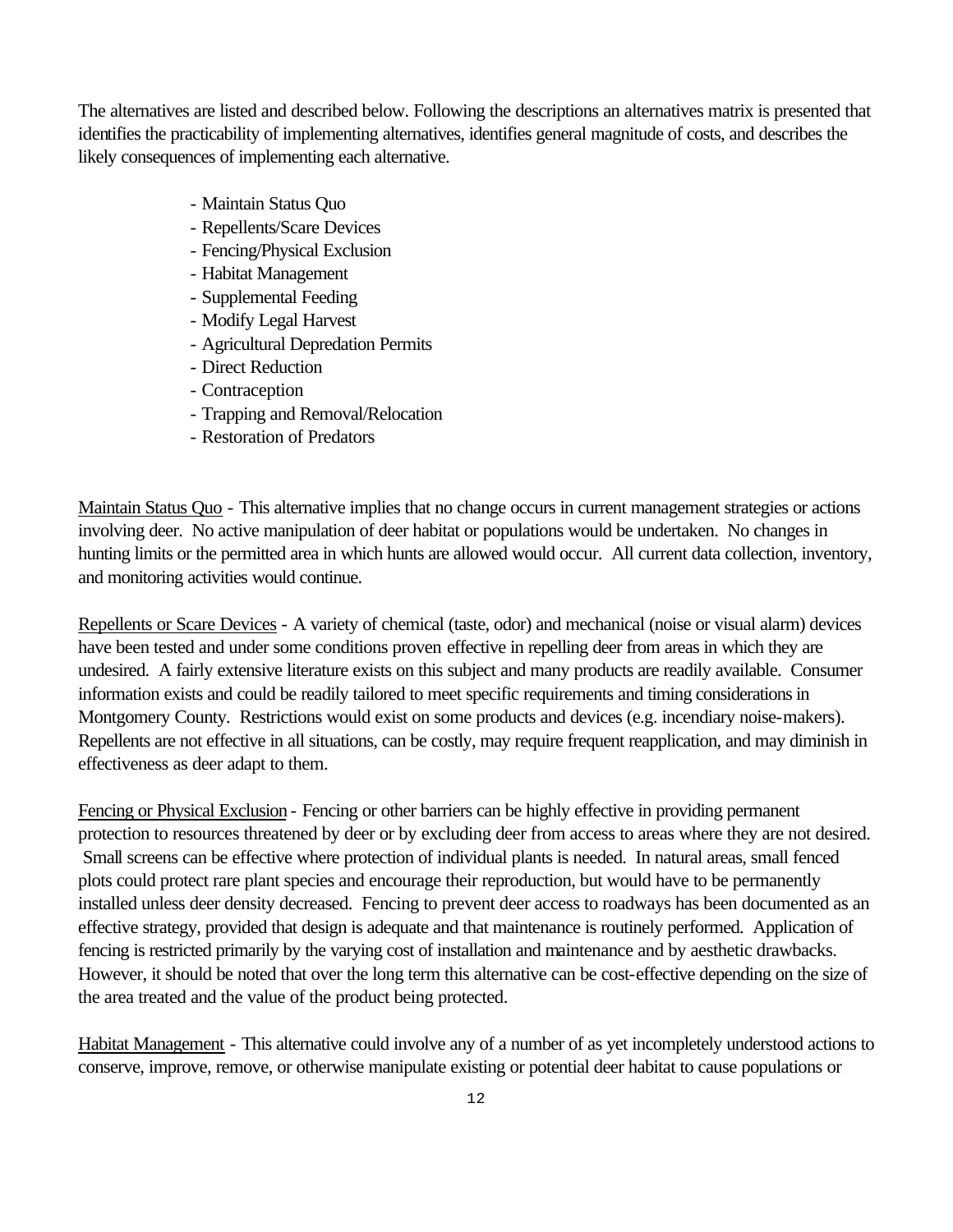behaviors to change in ways that might mitigate human-deer conflicts. The goal of habitat management could be either to raise or to lower the capability of given areas to sustain deer populations (i.e. to change biological carrying capacity), or to alter specific landscape elements, such as roadside vegetation, to produce desired changes.

Specific habitat requirements of deer must be identified before this alternative could be applied. Changes in land use must be planned, programmed, and assessed in a context which allows effect on deer populations to be estimated. Comprehensive, area-wide planning and development impacts on deer populations must be conducted within a context that recognizes that many different objectives will occur as regards land use, some of which can conflict with deer management objectives.

Supplemental Feeding - Supplemental feeding would involve either the private (homeowner) or corporate (agency, County government, interest group) use of acceptable deer foods (e.g. whole corn) to provision deer at problem sites or selected locations within the County, either on a year-round basis or during certain annual periods when browsing activities might be anticipated to have the most severe impacts on natural plant communities, landscape plantings, or agricultural crops. Artificial feeding would maintain deer population levels and might even promote increases. No long-term decrease in deer impacts to natural plant communities or landscape plantings would be guaranteed, and conflicts, such as deer-vehicle accidents, likely would increase. In addition, once implemented, feeding would probably be required continuously as the deer populations remained at a high level.

Modify Legal Harvest - This option involves making changes to the number of deer that hunters can harvest during the legal deer hunting season. Such changes might allow for the taking of more does in an effort to reduce population growth. This is effective only where problem areas are open to legal hunting or may be open to hunting in the future. This alternative will probably not be an effective tool in most problem areas of the county because these areas are in general closed to hunting. Bag limits for deer are set by DNR and are evaluated and adjusted annually in response to harvest data and public input.

Deer depredation permits - These permits are issued by DNR to land owners experiencing excessive deer damage to crops or other plantings. The permit allows for the landowner to kill a specified number of deer outside of the regular hunting season. The effectiveness of this alternative is limited to the extent that the taking of deer is permitted or possible by private landowners.

Direct Reduction - This alternative involves the use of specially tested and permitted shooters through a controlled hunt or other management action to remove deer from areas where hunting is presently not allowed or permitted. Due to differences in cost, and application, this plan will consider direct reduction as two separate options:

1) Direct reduction using special or managed hunts - This option involves taking land that has been closed to hunting and holding a managed hunt under strict guidelines (Appendix IV) and for limited duration. Hunters participating in these managed hunts must pass special training and marksmanship tests. The goal is to reduce the deer population in the most cost effective and safest manner possible, with minimal disruption to the primary land-use of the area. This method has proven to be a very effective tool in reducing deer numbers in areas where regular hunting is not permitted. It is most appropriate where fairly large parcels of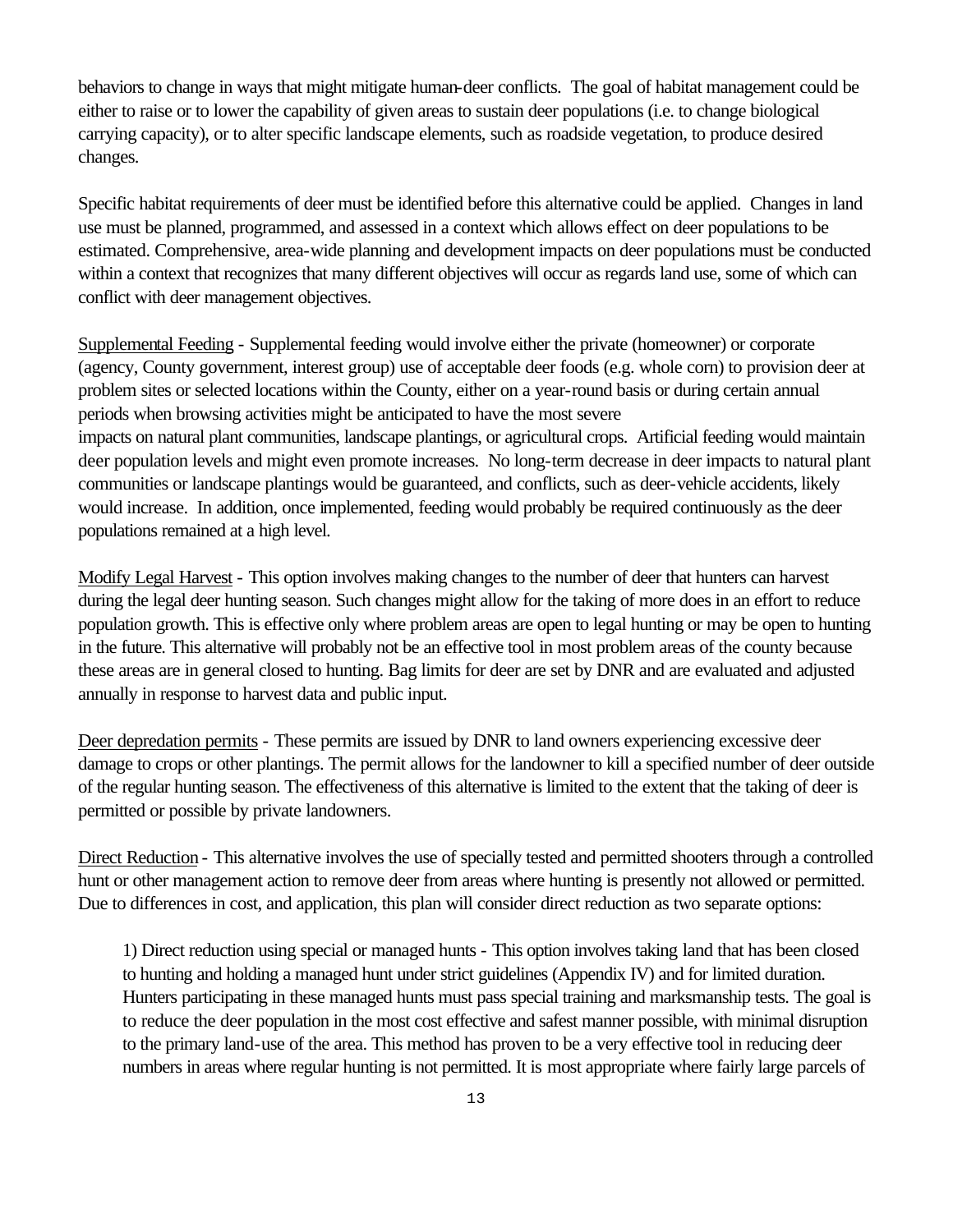land, such as parks, are found. Deer taken under this management action could be donated to charitable food bank programs such as the local "Hunter Harvest" if the hunter chooses not to keep it.

2) Direct Reduction using Sharpshooters - Under this option specially tested sharpshooters are hired to shoot deer, often over bait, and usually from elevated platforms. In this way, a high level of safety can be assured even in densely populated areas. This option can be effective in reducing deer numbers where the above mentioned methods are not possible do to close proximity to housing or other safety concerns. The drawback to this method is the relatively high cost involved. Deer taken under this management action could be donated to charitable food bank programs such as the local "Hunter Harvest".

Implementation of either option would require coordination and cooperation with natural resource as well as law enforcement agencies for the State of Maryland as well as the County. While similar programs are underway and have been successfully applied in other parts of the country, the use of this technique in Montgomery County would require careful analysis and implementation. Deer taken under this management action could be donated to charitable food bank programs such as the local "Hunter Harvest".

Initiate Use of Contraceptives - The use of contraceptives falls into four basic categories: oral contraception, implantation of microencapsulated hormones, surgical sterilization, and immunosterilization (the use of contraceptive vaccines). These methods have proven to be generally successful with captive deer, but currently present significant complications when dealing with deer that are free-ranging. Use of contraceptives in freeranging deer herds would require approval from the State DNR - Wildlife Division after the necessary approvals had been obtained from the U.S. Food and Drug Administration.

These complications (depending upon method used) include the need for frequent application to achieve physiological effectiveness, the requirement to capture and handle animals, the need for precise annual timing in administering contraceptives, the current cost of contraceptive programs, and the potential for liability relating to consumption of meat from animals treated with contraceptives or exposure of the public to unrecovered delivery devices (e.g. darts which miss their target and contain viable product). Other concerns involve the as yet unproven system for delivery of sterilants to wild, free-ranging deer, developing adequate monitoring and assessment techniques to determine program effectiveness, and the unknown behavioral (and ecological) effects of sterilization relative to altering natural deer regimens and ecosystem roles. Under controlled conditions current contraceptive technologies may be successfully applied. Rapid developments in this field suggest broader potential for application in the future.

Trapping and Removal/Relocation - This alternative would provide for the live capture and relocation of deer out of areas in which they pose problems to other predetermined locations. Live capture and relocation would be labor intensive, would in all likelihood have to be undertaken annually in order to be effective, and would be costly (\$400/animal). Deer populations elsewhere are high, and finding suitable habitat into which deer could be relocated without affecting established herds would at this time be unlikely. Physiological trauma and deer mortality in capture and handling would be unavoidable, and predicted loss of transported animals after relocation would be high.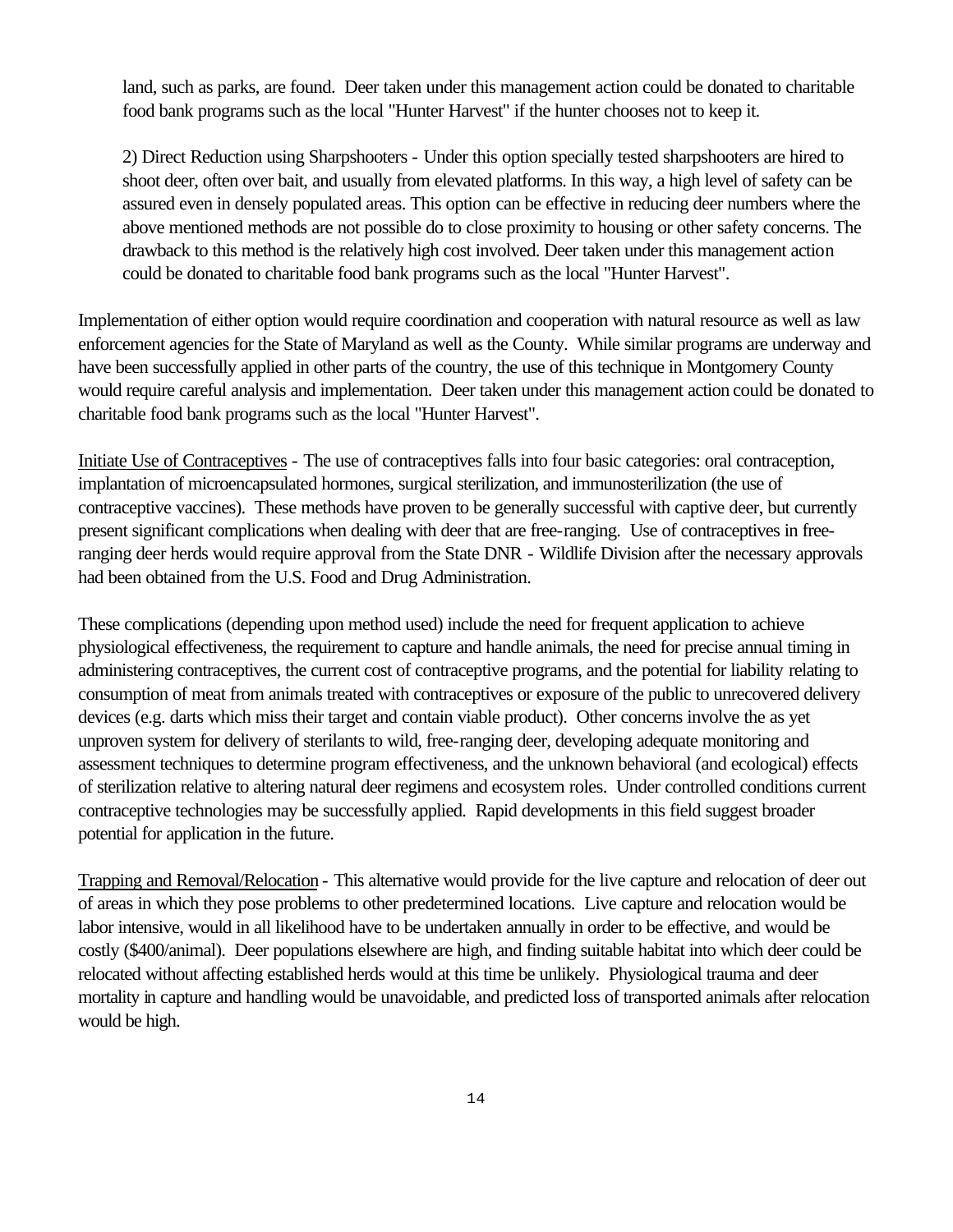Restore Predators - Restoration of the predators that once were native, such as the eastern cougar, would occur as an attempt to restore ecological balance where altered by the activities of man. Where taking place, restorations have usually occurred in relatively large undisturbed or isolated areas that are not experiencing significant use or adjacent land development pressures. Most deer predators require both suitable habitat as well as large natural areas in which to establish viable populations. These conditions would not be satisfied within Montgomey County.

#### **Alternative Matrix**

The following matrix is presented to give the reader a brief encapsulation of alternatives in comparison with one another, and is not intended to comprehensively represent or suggest all possible consequences of doing so.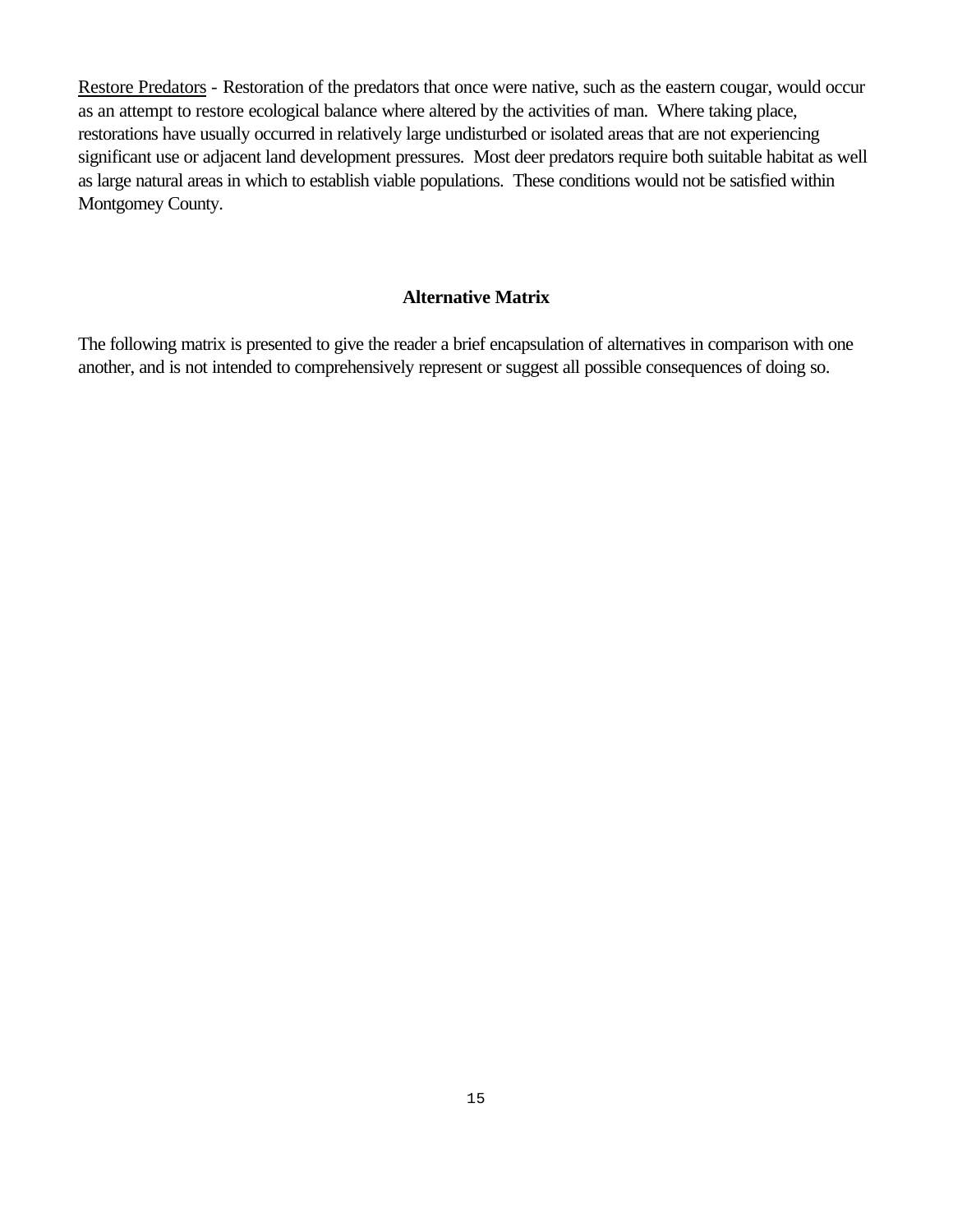# **Deer Management Alternatives Matrix**

| Deer<br>Management<br>Alternative  | <b>Likely Result</b>                                                                                                                     | <b>Cost of Implementing</b>                                                                                                                               | <b>Time Required to Get</b><br><b>Results</b>           | <b>Area of Coverage</b>                              | <b>Comments</b>                                                                                                                                                                      |
|------------------------------------|------------------------------------------------------------------------------------------------------------------------------------------|-----------------------------------------------------------------------------------------------------------------------------------------------------------|---------------------------------------------------------|------------------------------------------------------|--------------------------------------------------------------------------------------------------------------------------------------------------------------------------------------|
| Maintain Status Quo                | Unknown.                                                                                                                                 | None to County, costs<br>borne by county residents<br>that experience garden<br>damage and crop losses,<br>auto damage, and loss of<br>natural resources. | Unknown.                                                | County-Wide.                                         | If deer population decreases<br>from natural causes deer-<br>human conflicts will<br>decrease; if population<br>remains stable or increases<br>conflicts will remain or<br>increase. |
| Repellents                         | Limited, restricted to small<br>areas.                                                                                                   | None, but material may be<br>costly to user.<br>\$12 - \$100 per acre per<br>application                                                                  | Possibly immediate; requires<br>frequent reapplication. | Specific problem areas.                              | Displaces but does not<br>decrease deer.                                                                                                                                             |
| Fencing                            | May achieve some results in<br>limited areas.                                                                                            | Varying initial and yearly<br>maintenance costs.<br>\$185 - \$5,000 per acre plus<br>\$0 - \$200 annual repairs                                           | Possibly immediate                                      | Specific problem areas.                              | Restricts/excludes deer in<br>specific areas. May increase<br>impacts in other areas.                                                                                                |
| <b>Habitat Alterations</b>         | Alter deer behavior.                                                                                                                     | Low/high depending on<br>scope.<br>highly variable                                                                                                        | Long term.                                              | Most likely site-specific.                           | Useful in limited area. Would<br>impact wildlife other than<br>deer.                                                                                                                 |
| <b>Supplemental Feeding</b>        | In absence of other actions<br>can increase number of deer<br>locally.                                                                   | Costly, depending on scope.<br>approx. \$6.50 per deer per<br>month                                                                                       | No result in terms of<br>reducing numbers of deer.      | Few, if any areas where it<br>would be desirable.    | Does not reduce number of<br>deer. May concentrate deer,<br>creating disease or parasite<br>problems.                                                                                |
| Modify Legal Harvest               | Lower deer density: extent<br>and rate depends on State<br>regulation of bag limits,<br>season lengths, sex<br>restrictions, areas open. | Minor if any costs, since<br>process is already<br>accommodated in system.                                                                                | Immediate and long term, if<br>conducted regularly.     | County-wide on lands open<br>to hunting              | Minor beneficial impact on<br>areas closed to hunting.<br>Major elsewhere.                                                                                                           |
| <b>Agricultural Damage Permits</b> | Can reduce deer depredation<br>on agricultural lands.                                                                                    | None to Montgomery<br>County. Cost borne by MD-<br>DNR.                                                                                                   | Immediate and long term, if<br>conducted regularly.     | County-wide on lands where<br>operators participate. | Deals mainly with deer<br>causing damage problems                                                                                                                                    |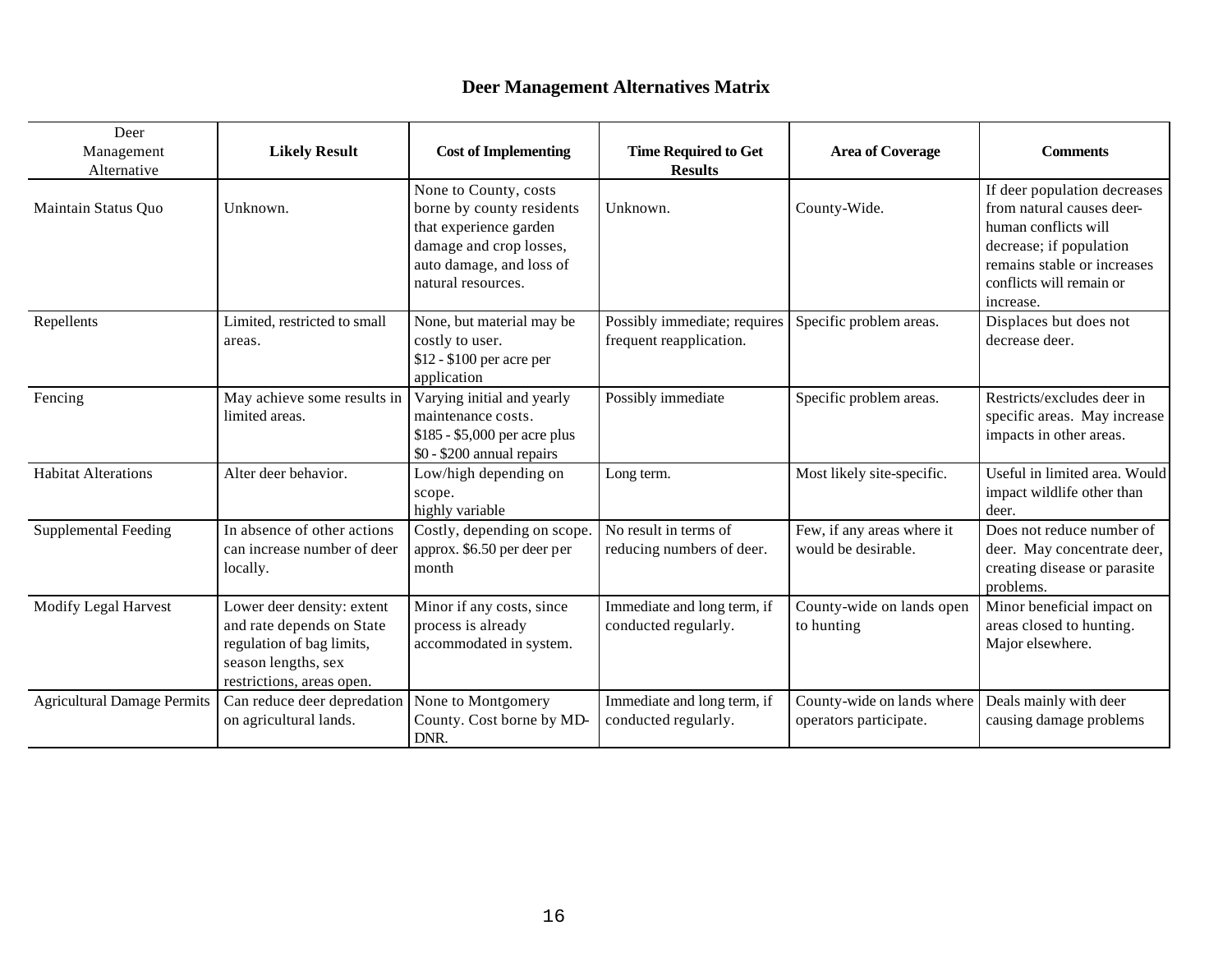# **DEER MANAGEMENT ALTERNATIVES MATRIX**

| <b>Deer</b>              |                              |                                  |                             |                            |                               |
|--------------------------|------------------------------|----------------------------------|-----------------------------|----------------------------|-------------------------------|
| <b>Management</b>        | <b>Likely Result</b>         | <b>Cost of Implementing</b>      | <b>Time Required to Get</b> | <b>Area of Coverage</b>    | <b>Comments</b>               |
| <b>Alternative</b>       |                              |                                  | <b>Results</b>              |                            |                               |
| Direct Reduction         | Reduced numbers of deer in   | Costly, depending on             | Immediate and long term, if | County-wide on lands where | Effective in specific problem |
|                          | specific areas.              | manpower and methods             | conducted regularly. Will   | operators participate.     | areas.                        |
|                          |                              | used.                            | require periodic use.       |                            |                               |
|                          |                              | special hunt - \$43 - \$60 per   |                             |                            |                               |
|                          |                              | deer                             |                             |                            |                               |
|                          |                              | selective culling - \$74 - \$235 |                             |                            |                               |
|                          |                              | per deer                         |                             |                            |                               |
| Contraception            | May achieve some results in  | Currently costly in materials    | Long term.                  | Small Problem areas with   | Techniques/materials not      |
|                          | limited areas.               | and manpower.                    |                             | confined animals.          | standardized. Still in        |
|                          |                              | \$150 - \$1000 per deer          |                             |                            | research/experimental         |
|                          |                              |                                  |                             |                            | stages. Requires Federal and  |
|                          |                              |                                  |                             |                            | State approval.               |
| Trapping/relocating      | Potentially can reduce deer. | Very high.                       | Immediate and long term     | Problem areas and problem  | Unsatisfactory and costly     |
|                          |                              | \$113 - \$570 per deer           | with continuing removal.    | animals.                   | on broad scale. Requires      |
|                          |                              |                                  |                             |                            | State approval. Few/no        |
|                          |                              |                                  |                             |                            | release sites available.      |
| <b>Restore Predators</b> | Unknown.                     | Costly, physically &             | Long term.                  | Unknown.                   | Require Federal/State         |
|                          |                              | socially.                        |                             |                            | approval. Difficult, likely   |
|                          |                              |                                  |                             |                            | impossible to implement       |
|                          |                              |                                  |                             |                            | given urbanized nature of     |
|                          |                              |                                  |                             |                            | most of the County.           |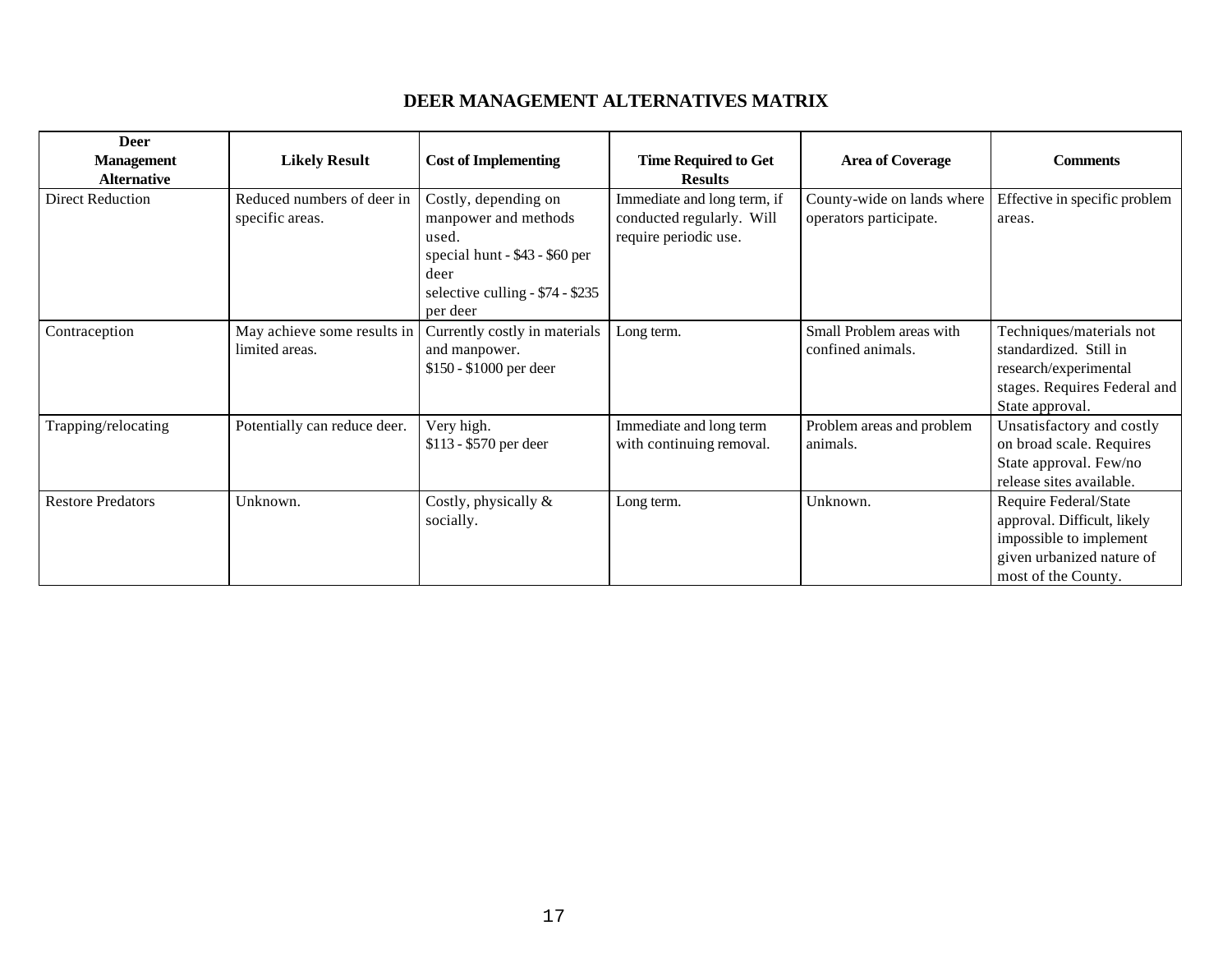#### Implementation of Management Alternatives

There is no single agency that can effectively implement these alternatives across the landscape of private, state, county, and federally owned land that makes up Montgomery County. DNR has the legal mandate and legislated authority to manage deer populations and therefor regulates deer management alternatives that involve population management. However, they are not required to play any role in the implementation of other alternatives such as fencing or repellents. Controlling deer impacts in Montgomery County will require a cooperative effort between private landowners and government agencies using a variety of alternatives to address the various impacts of deer where they occur. Farmers and homeowners, who's properties are being impacted by deer, need to become educated in available methods of reducing deer impacts and assume the responsibility to apply these methods to their properties. Part II of this management plan addresses the educational component of this process. Government agencies that manage parkland and open space need to apply appropriate management alternatives to the properties under their control.

# Implementation of Management Alternatives - M-NCPPC

The Montgomery County Department of Parks will monitor deer impacts on County parkland and in cooperation with the Deer Management Work Group, evaluate, choose and apply appropriate management alternatives. Alternatives used will no doubt include the full scope of those discussed above. A number of management alternatives have already been applied to County parkland. Ornamental plantings at some parks are protected from severe browsing by the use of deer repellents and the installation of deer proof fencing. M-NCPPC has worked cooperatively with the Department of Public Works and the Humane Society of the U. S. to install test sites for a wildlife reflector system designed to reduce deer-auto Collisions adjacent to Park areas. Managed hunts were implemented in 1996 in Little Bennett Regional Park and The Agricultural History Farm Park to reduce deer populations.

# The Role of Parkland in Deer Management

About 70 square miles (approximately 48,000 acres) of Montgomery county are devoted to parkland and open space. About sixty percent of this land (27,763 acres) is owned and operated by the Montgomery County Department of Parks, and is spread over 320 parks, ranging in size from the 3,600-acre Little Bennett Regional Park near Clarksburg to the 1/10-acre Philadelphia Park in downtown Silver Spring.

These parks provide habitat for wildlife and play an important role in the size and distribution of deer populations throughout the county. Evidence suggests that many deer problems in the county occur adjacent to parkland. Deer-auto collisions occur where roads transect parkland and many of the complaints of crop or ornamental plant damage also occur near parkland. No effort to reduce deer-human conflicts in the County can succeed without addressing deer populations within parks.

An important issue concerning deer and parkland is a growing concern over deer impacts on native plant and animal communities. Dense deer populations may negatively impact forest regeneration, natural diversity, native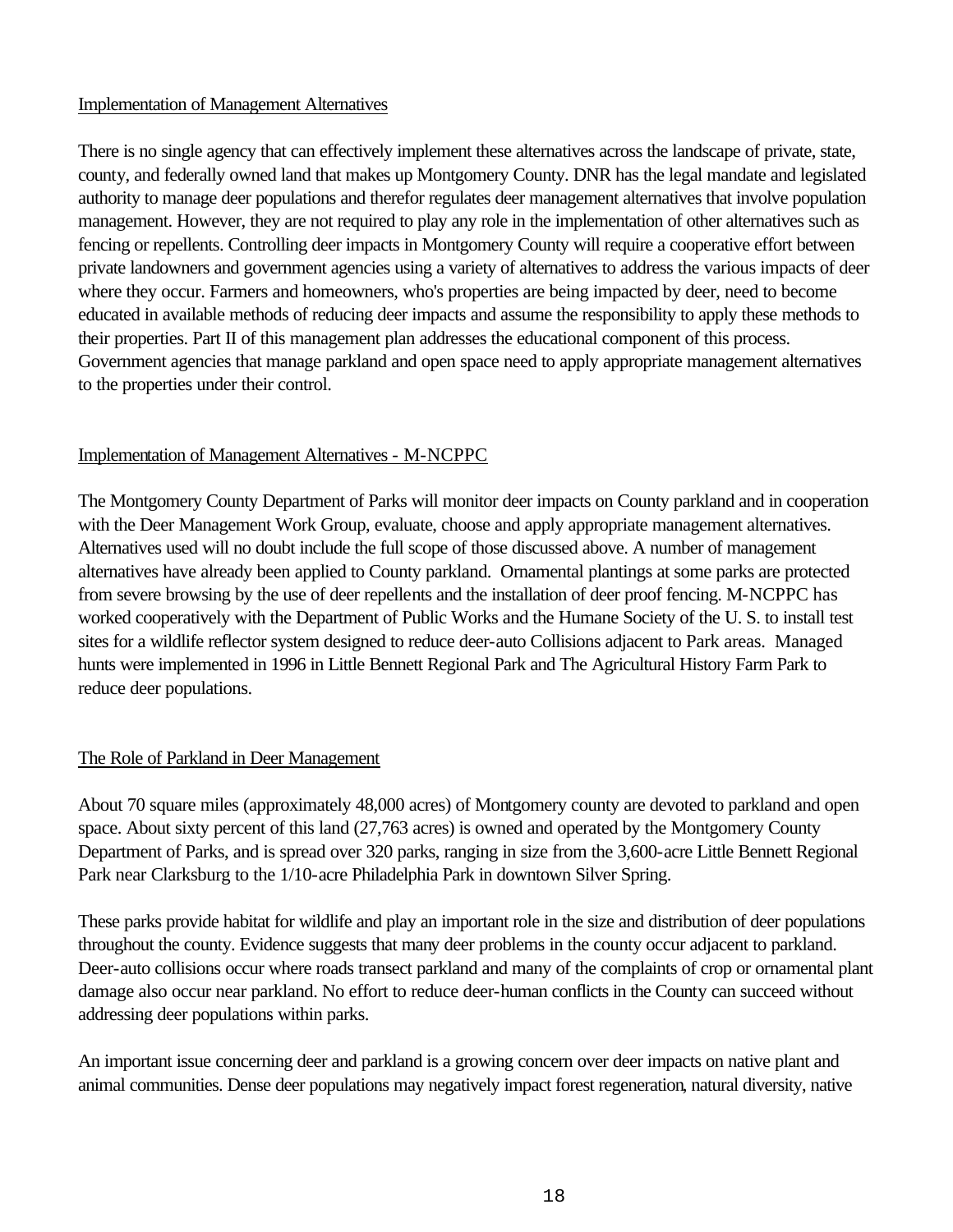plant and animal communities, and rare, threatened and endangered species. Regardless of other concerns, various park agencies may find it necessary to implement deer management alternatives including population management in areas of parkland where it is determined that resources are being negatively impacted. While the Montgomery County Park Commission does not allow hunting on parkland as a rule, it has the authority to open parkland to hunting and has done so in the past. One county park, Dickerson Conservation Park, is currently operated, in cooperation with DNR, as a public hunting area and has been operated as such for over ten years. The department of parks views population management as a resource management tool to be used where necessary to achieve desired goals.

Montgomery County also incorporates Federal, State, and municipal parkland. Included among these are the Chesapeake and Ohio Canal National Historical Park (4,184 acres), Seneca Creek State Park (6,000 acres), and eleven municipal parks (total of 2,766 acres).

The County will work with other park agencies to encourage their cooperation in efforts to reduce deer-related problems in Montgomery County.

Implementation of Population Management Alternatives Lead agency DNR; participating agencies - M-NCPPC, M-NCPPC Park Police, Seneca Creek State Park

Public education on the use of repellents or fencing to protect property and crops, and efforts to reduce deerauto accidents with public service announcements and warning signs are important steps in reducing deer-human conflict but they do little to resolve the problem of overpopulation. If deer populations continue to increase, it is likely that deer-related conflicts will continue to increase. Habitat will degrade and in the long run the deer population will also suffer. A program of population management can reduce both deer-human conflicts and deer impacts and must be considered as a tool in the long-term reduction of deer-related conflicts in Montgomery County.

A number of options are available to reduce deer populations. Of the eleven management alternatives discussed above, three were determined to be practical and effective in reducing deer numbers.

- Modify Legal Harvest
- Deer Depredation Permits
- Direct Reduction (use of Sharpshooters or special hunts)
- Action 17. The Deer Management Work Group will review bag limits on deer in Montgomery County on an annual basis to ensure that current limits are appropriate to deer management goals where hunting is allowed. Work through appropriate DNR channels to make changes to bag limits as necessary.
- Action 18. DNR, will work to coordinate efforts between agricultural community and local hunters to open more private land to hunting in order to 1) Augment the legal harvest during the regular hunting season; and 2) make more efficient use of DNR agricultural depredation permits.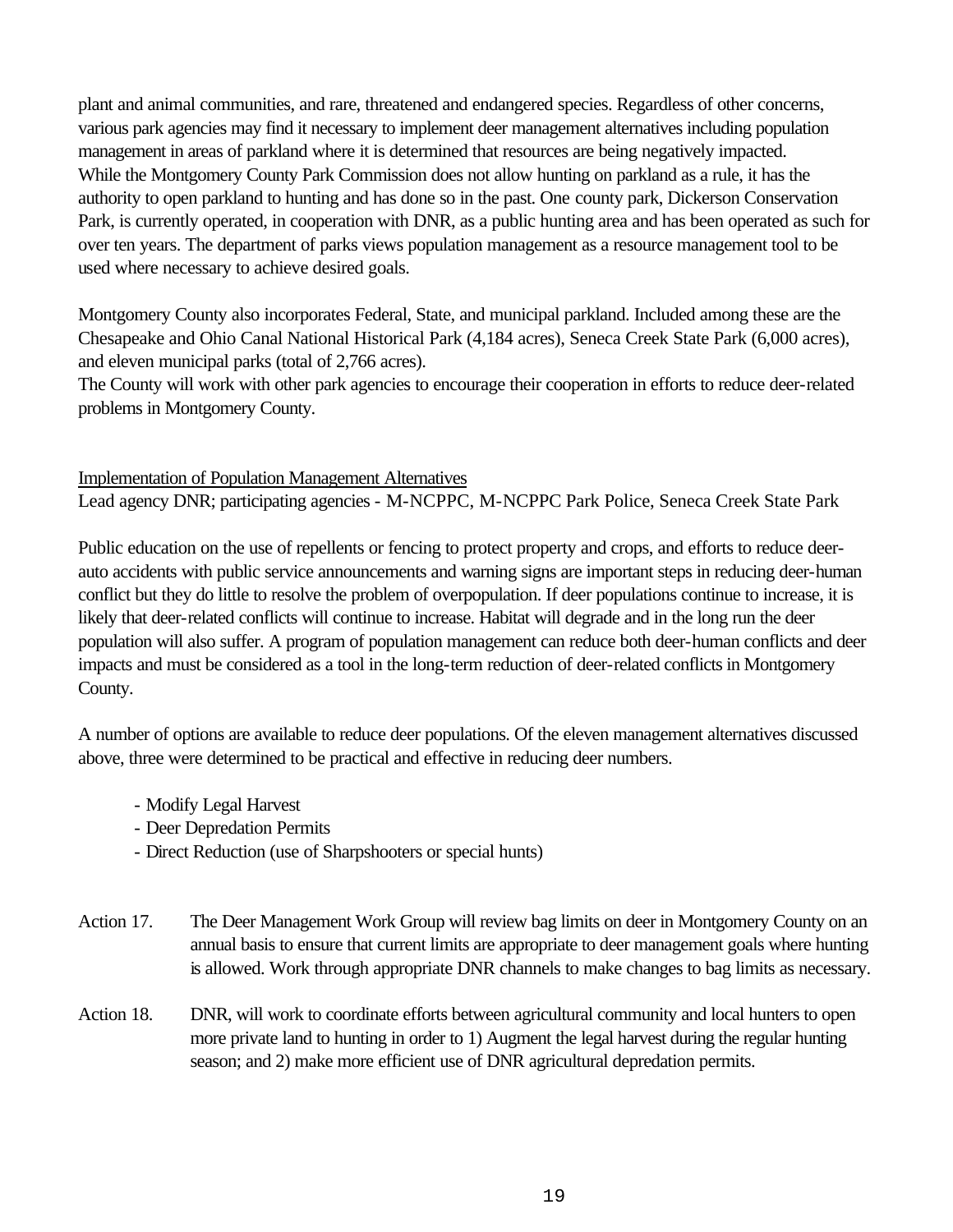- Action 19. The County will encourage State and Federal Park officials to cooperate in efforts to reduce deer-related problems in Montgomery County.
- Action 20. Develop guidelines for the implementation of Direct Reduction management on county parklands (Appendix III).
- Action 21. On an annual basis, the Deer Management Work Group will review data on deer-auto accidents, damage complaints by property owners, and impacts on natural communities. Using this information the group will identify "hotspots" where deer impacts are most severe and make recommendations on implementing appropriate management alternatives at specific locations.

#### Criteria for Implementing Direct Reduction Management on Parkland

The complex nature of deer-related problems in Montgomery County makes the designation of hard and fast numerical criteria problematic. Ideally we might set a criterion based on deer population densities, as for example, direct reduction management will be initiated where the population density exceeds 30 deer per square mile. Deer density, however, is difficult and expensive to estimate over an area as large and fragmented as Montgomery County. Additionally, it is feasible that due to juxtaposition of habitat, roads and housing, an area with higher deer densities may have relatively few deer-related problems, while an area with lower deer densities may have a higher incidence of deer problems. If the goal is to reduce deer-human conflicts it may be better to chose criteria based on the number of deer-auto collisions, or the number of deer damage complaints recorded for an area. However, here again, it is hard to set hard and fast numerical criteria. At what number of deer-auto collisions do we initiate action?

The threshold at which action is called for is driven by human values and tolerance levels that may shift over time. We believe that the guidelines set out below will serve to identify and prioritize areas where population management is needed.

# Procedure for Recommending Direct Reduction Management on County Parkland

- 1.Data on deer-auto accidents, damage complaints by homeowners and farmers, and impacts on natural communities will be used to determine where deer problems are most severe.
- 2.These areas will be prioritized according to the severity of the problem, for example a site posing a public health hazard such as a high number of deer-auto collisions would receive a higher priority than damage to backyard gardens.
- 3.Sites given the highest priorities will be studied further. Population surveys and vegetation studies will be used to evaluate if deer densities are too high and if deer are negatively impacting the natural vegetation.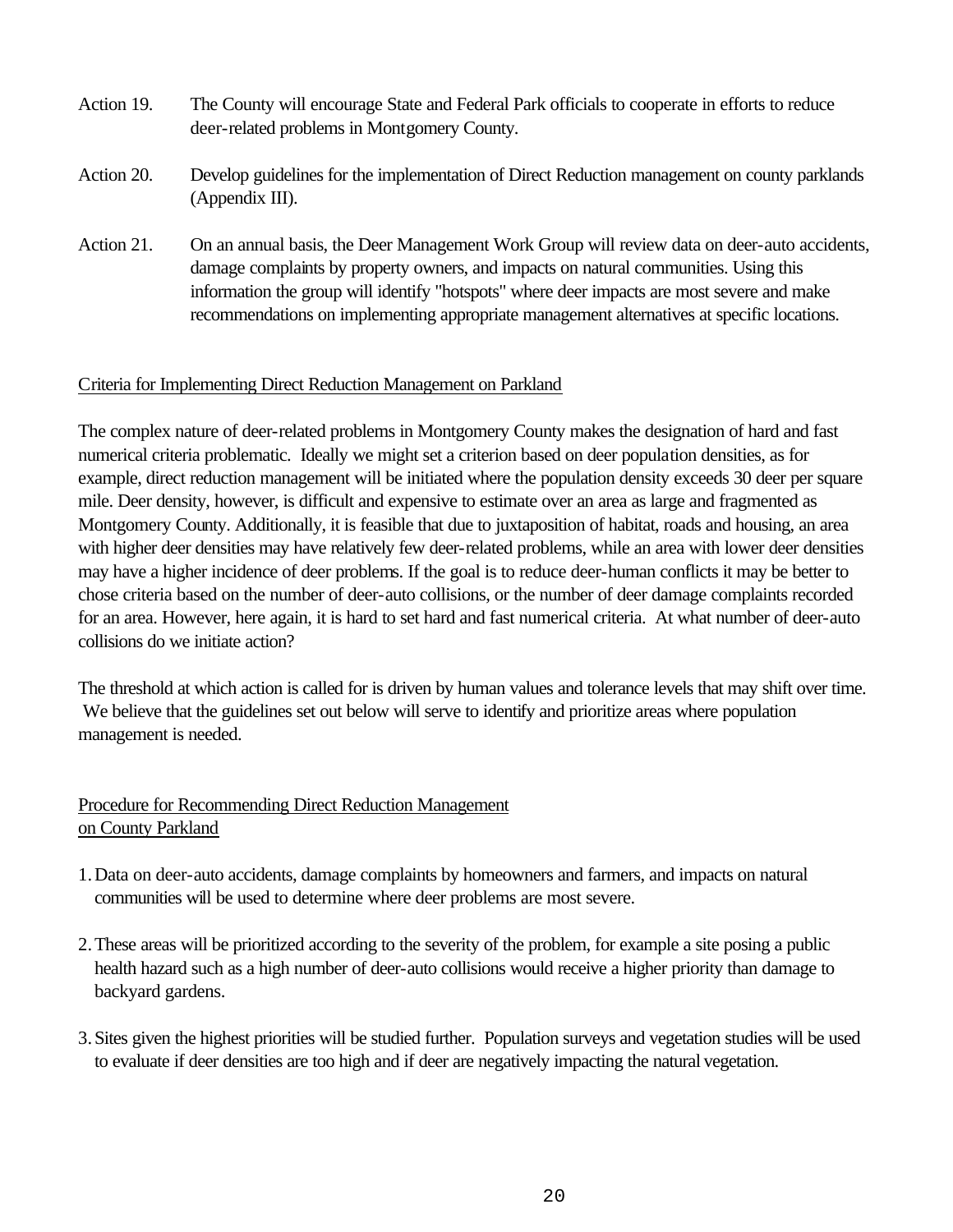- 4.DNR will take the lead to evaluate sites to determine deer population parameters and make recommendations on the extent to which the deer population should be reduced. This estimate will be used to set specific short and long-term reduction goals for each site.
- 5.On an annual basis, a list of sites recommended for direct reduction management will be submitted to the Director of Parks.
- 6. Decisions on the implementation of direct reduction management will be made by the Director of Parks who will notify the Park Commission of any pending management actions.
- 7.Public information meetings will be held for new direct reduction management initiatives proposed on Parkland open to the public. These meetings serve two purposes 1) they provide information to the public and offer a forum through which their concerns and questions can be addressed and 2) they encourage public input into the design and implementation of specific management programs.
- 8.Upon approval by the Director of Parks, a program of direct reduction will be implemented. DNR maintains technical expertise and experience in conducting direct reduction management in urban park settings and will assist as a consultant and technical advisor in the design and execution of any managed hunts and/or use of sharpshooters (Appendix III).
- 9.Data collected in future years will be used by DNR and M-NCPPC staff to evaluate and fine tune management actions at specific sites.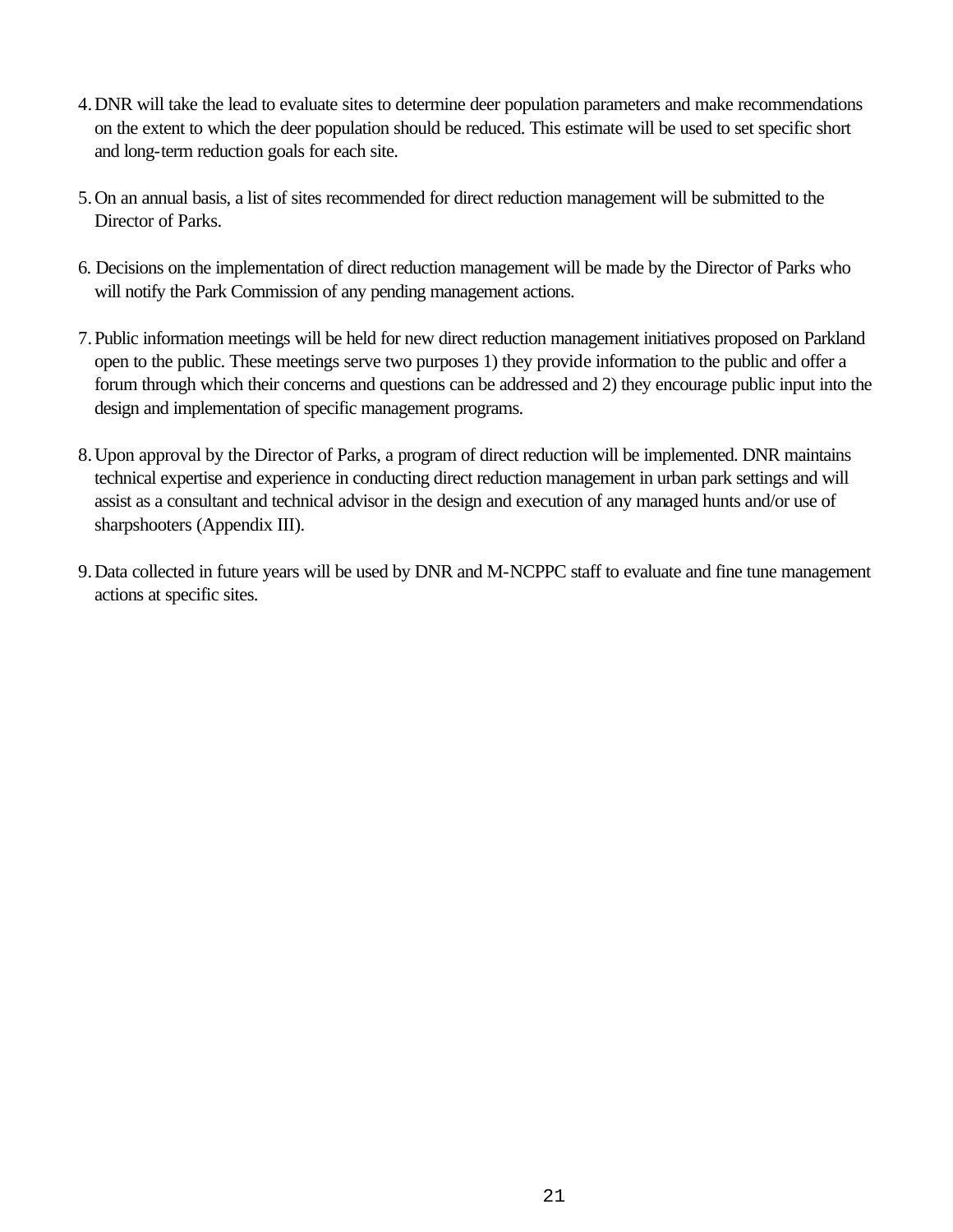Appendix II

#### MEMORANDUM OF UNDERSTANDING **BETWEEN**

#### MARYLAND-NATIONAL CAPITAL PARK AND PLANNING COMMISSION DEPARTMENT OF PARKS, MONTGOMERY COUNTY

&

#### MARYLAND DEPARTMENT OF NATURAL RESOURCES WILDLIFE DIVISION

&

# U.S. DEPARTMENT OF INTERIOR NATIONAL BIOLOGICAL SURVEY CENTER FOR URBAN ECOLOGY

#### Purpose

This Memorandum of Understanding establishes the framework for a cooperative effort among the above named government agencies to identify white-tailed deer related conflicts and initiate actions for the resolution of white-tailed deer problems in Montgomery County, Maryland. This agreement is entered into between the Maryland-National Capital Park and Planning Commission, Department of Parks, Montgomery County (i.e., Department of Parks); the Maryland Department of Natural Resources, Wildlife Division (i.e., DNR-Wildlife); and the U.S. Department of Interior, National Biological Survey, Center for Urban Ecology (i.e., NBS-CUE).

#### Background

The Montgomery County Council on April 27, 1993 adopted Resolution 12-1068 establishing a task force to study white-tailed deer management in Montgomery County ("Task Force"). The Task Force convened during an eight-month period and concluded its efforts with a "Report of the Task Force to Study White-tailed Deer Management" in April, 1994 ("Report").

The Report summarized the information available regarding the current deer population in Montgomery County and the resulting impacts on various County resources (including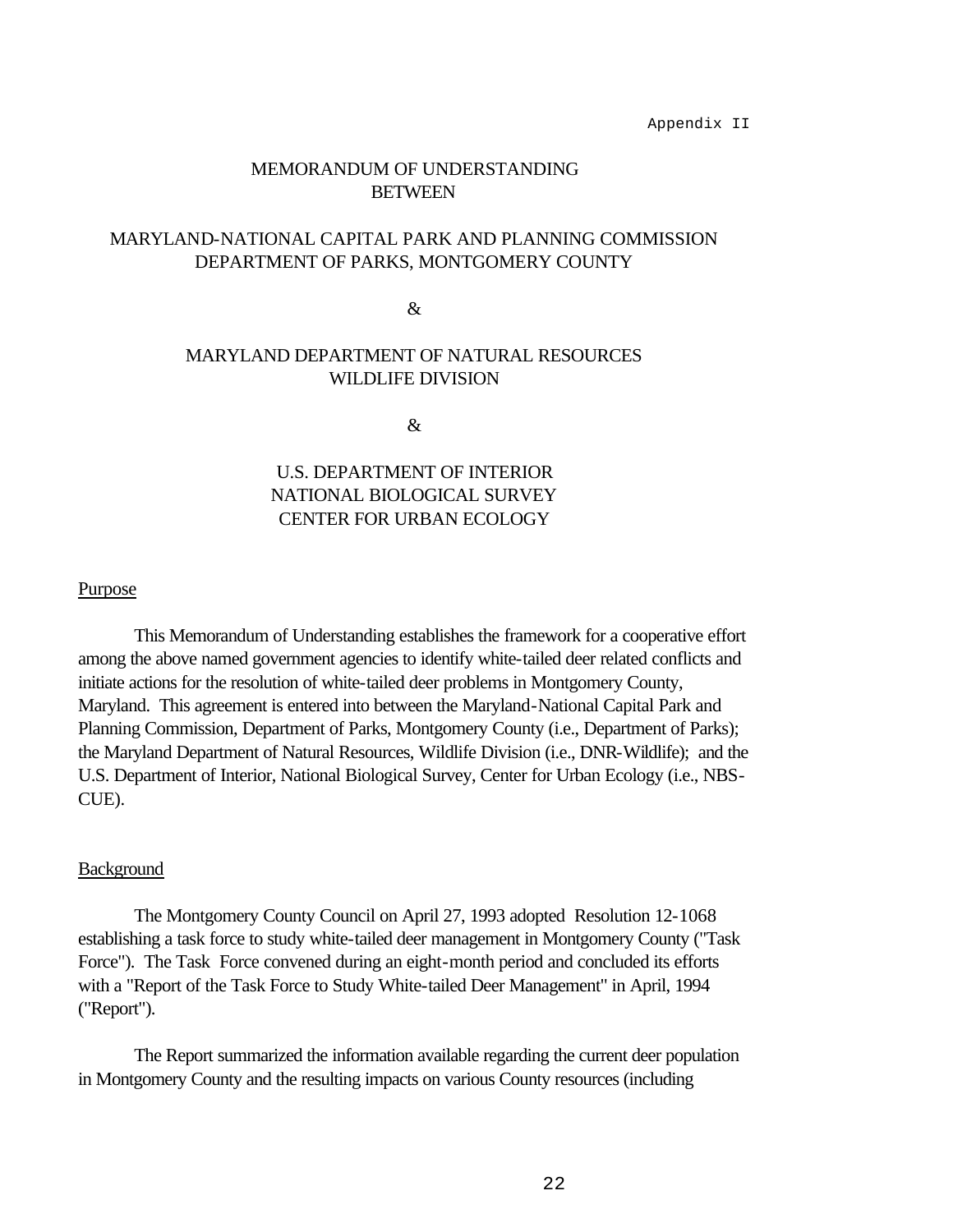agricultural, residential, and park property). The Report recommends that the Montgomery County Council request in partnership the cooperation of the State, working with designated agencies/departments of Montgomery County, including the Maryland-National Capital Park and Planning Commission, to identify and initiate appropriate actions to counter identified problems. This partnership would be established through a Memorandum of Understanding.

As recommended, the undersigned parties will enter into such a Memorandum of Understanding in order to best implement the recommendations contained in the Report, as listed below.

#### Jurisdictional Authority

The Department of Natural Resources, Wildlife Division, is charged by Maryland law with the responsibility for "conservation and management of wildlife and wildlife resources of the State," specifically including white-tailed deer MD. STATE CODE ANN. ART. 10 §10-202, and §10-205 *et seq.*

The Maryland-National Capital Park and Planning Commission "has control of the maintenance and operation" over parkland titled in its name and, by virtue of a 1972 agreement with Montgomery County, Maryland, over parkland titled in the name of Montgomery County MD. STATE CODE ANN. ART. 28 §5-101, *et seq*. The Department of Parks is a designated agency of Montgomery County charged with identifying and initiating actions to resolve white-tailed deer related problems pursuant to the published findings of the Report.

The DNR-Wildlife and NBS-CUE maintain technical expertise and experience in addressing white-tailed deer management concerns, particularly in urban environments.

These three agencies (i.e., DNR-Wildlife, Department of Parks, NBS-CUE) will hereafter be collectively referred to as the "Parties".

#### Implementation

The Parties agree jointly to:

- enter into a cooperative planning process to examine specific problems and problem areas associated with white-tailed deer and to recommend management responses;
- develop a comprehensive management plan for white-tailed deer in Montgomery County as described in Recommendations One and Two of the Report (Appendix A). The planning effort will define white-tailed deer management goals, enlist accurate information on deer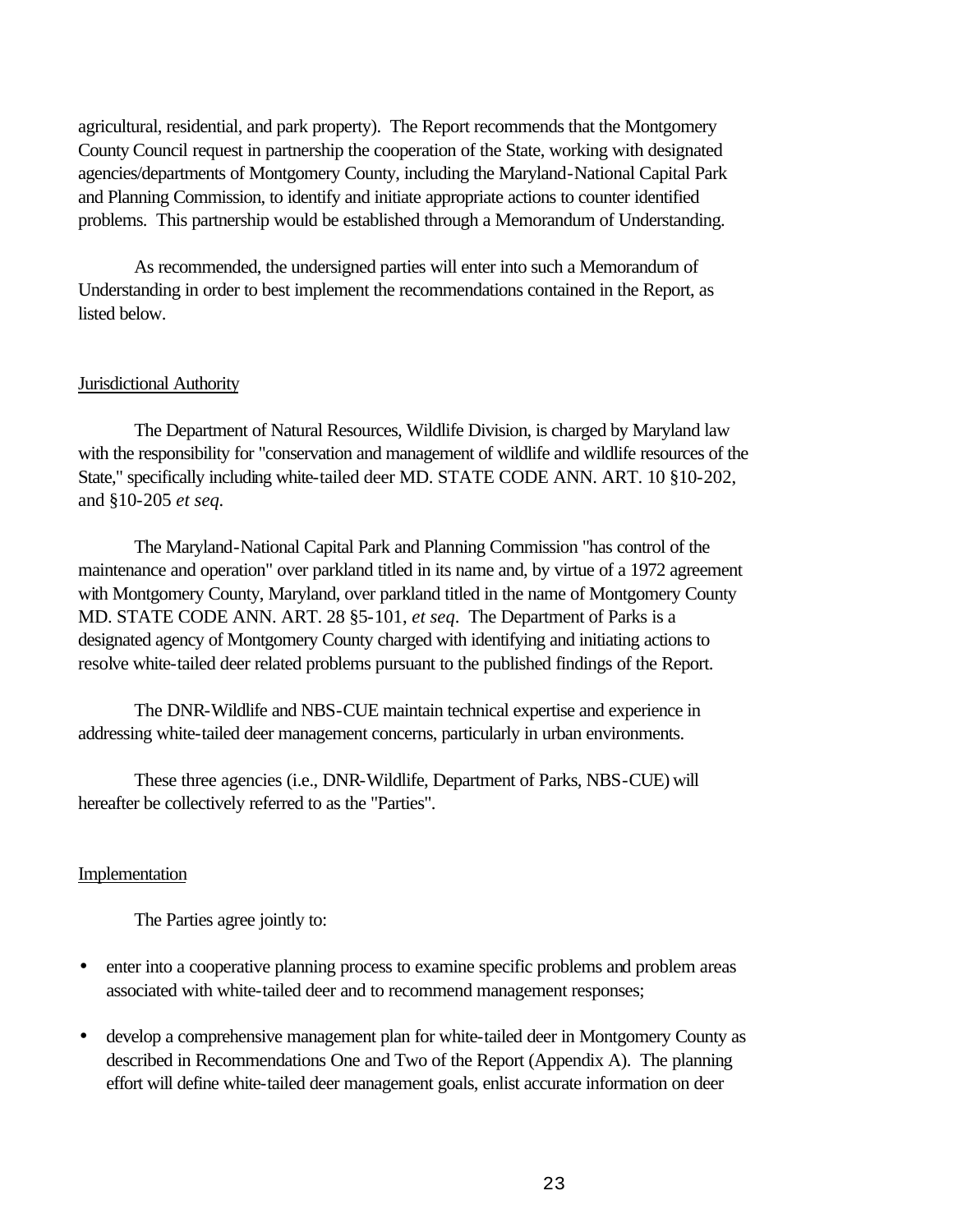and their impacts, and provide an understanding of deer-human conflicts through public education and outreach. "This plan would be developed and maintained by designated County employees, including individuals from the Maryland-National Capital Park and Planning Commission, and the Maryland DNR Wildlife Division, with other members as deemed appropriate";

- develop an informational brochure on white-tailed deer for the public as described in Recommendation Three of the Report. The brochure should include general information on the ecology and behavior of white-tailed deer as well as more specific information on deer problems and their prevention;
- develop and implement a centralized method of recording and reporting vehicle accidents involving white-tailed deer as described in Recommendation Four of the Report;
- monitor the effect of white-tailed deer on native plants, including rare, threatened, and endangered species, and plant communities in county parks as described in Recommendation Five of the Report;
- support the use of an automated Geographic Information System for the management of natural resources, including white-tailed deer, in county parks as described in Recommendation Six of the Report;
- initiate a cooperative study, using existing County and State resources and enlisting Federal and academic interests, of white-tailed deer in Montgomery County as described in Recommendation Seven of the Report. The study should focus on the biology, demography, and ecology of white-tailed deer as well as the impacts of deer on native plant and animal communities;
- refine and improve white-tailed deer damage reporting in terms of categories in which data are reported and specific location information as described in Recommendation Eight of the Report; and
- support the consideration of wildlife travel corridors during the transportation planning process, especially for projects that cross major stream valleys as described in Recommendation Nine of the Report.

#### It is mutually agreed that:

1. This Memorandum of Understanding may be modified by amendment which has been executed by authorized officials of the signatory Parties.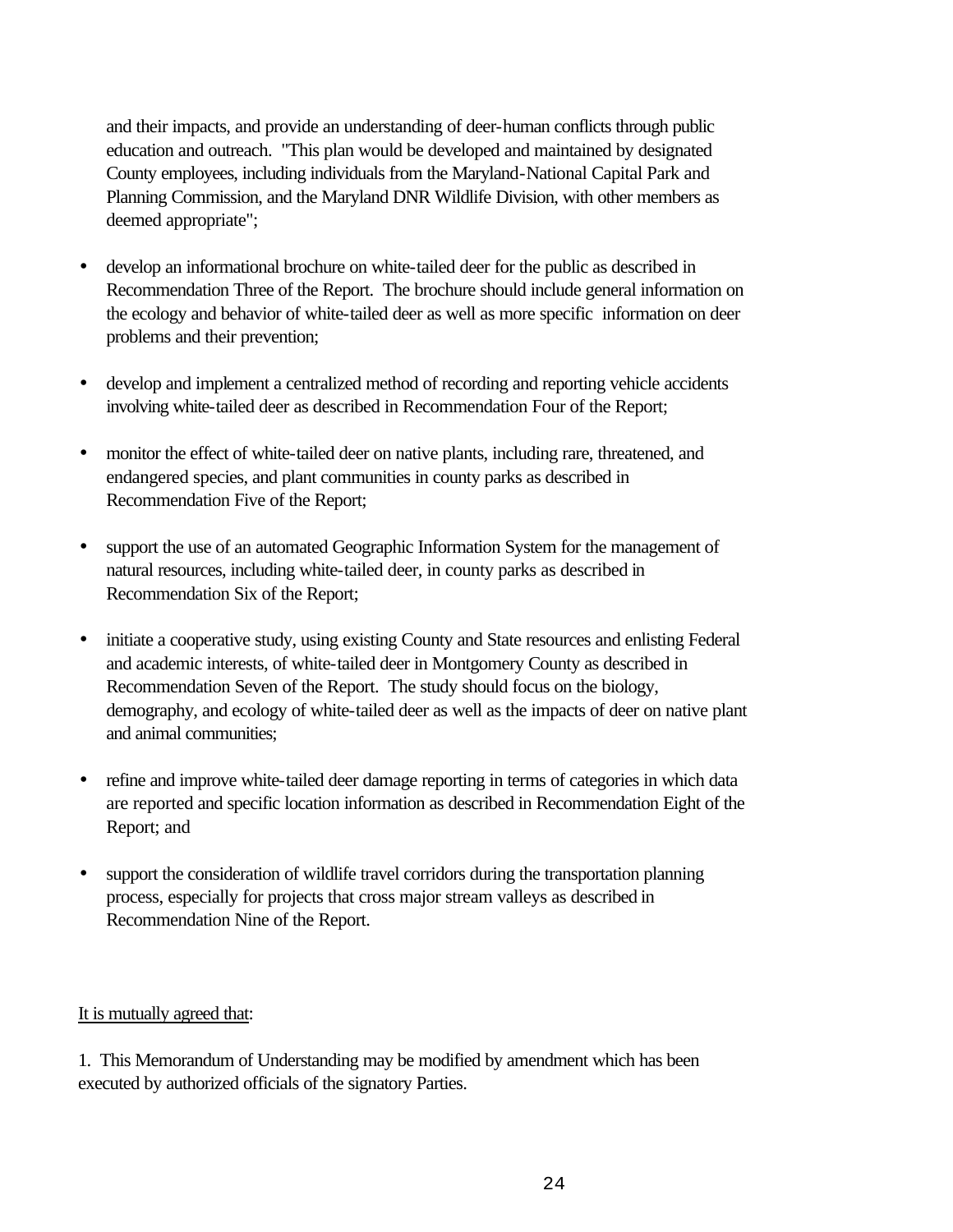2. This Memorandum of Understanding may be terminated by any of the Parties upon 30 days written notice to the other signatories.

3. This Memorandum of Understanding will remain in effect for five years from the date of ratification but may be renewed if necessary to achieve its purposes.

4. This Memorandum of Understanding does not obligate any of the Parties to the expenditure of funds, nor may there be use of agency time beyond that authorized by each agency (i.e., Party).

5. Public reports and presentations should provide positions/policies that are consistent with those espoused by the signatory Parties.

6. Any research conducted by contributors to this project may be used toward the publication of professional papers, articles, manuscripts and the like.

This Memorandum of understanding becomes effective January 1, 1995.

Signatories:

Leroy Hedgepeth, Executive director The Maryland-National Capital Park and Planning Commission, Department of Parks, Montgomery County

Joshua Sandt, Director State of Maryland, Department of Natural Resources, Wildlife Division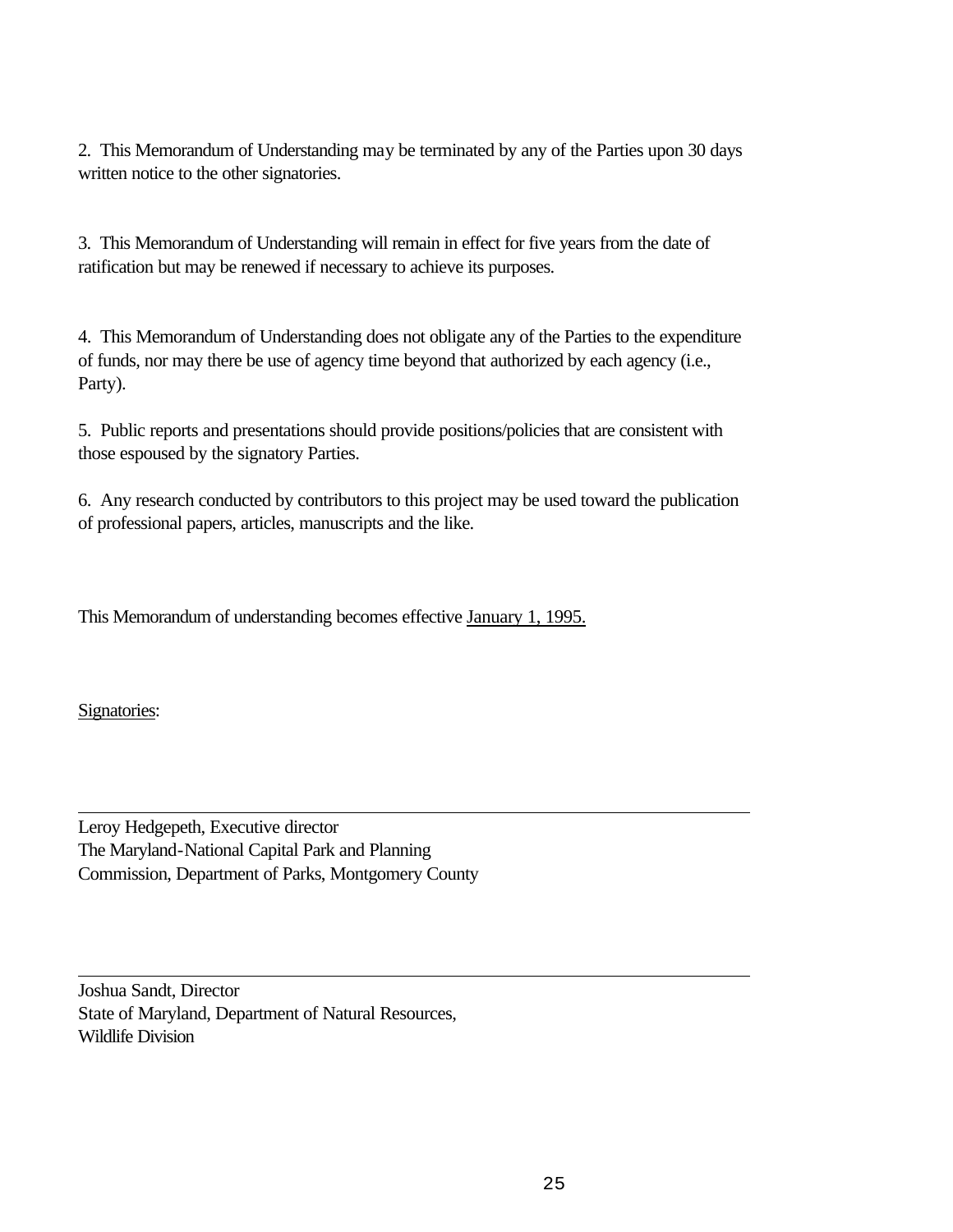Harold J. O'Conner, Center director United States National Biological Survey, Center for Urban Ecology, Patuxent Environmental Science Center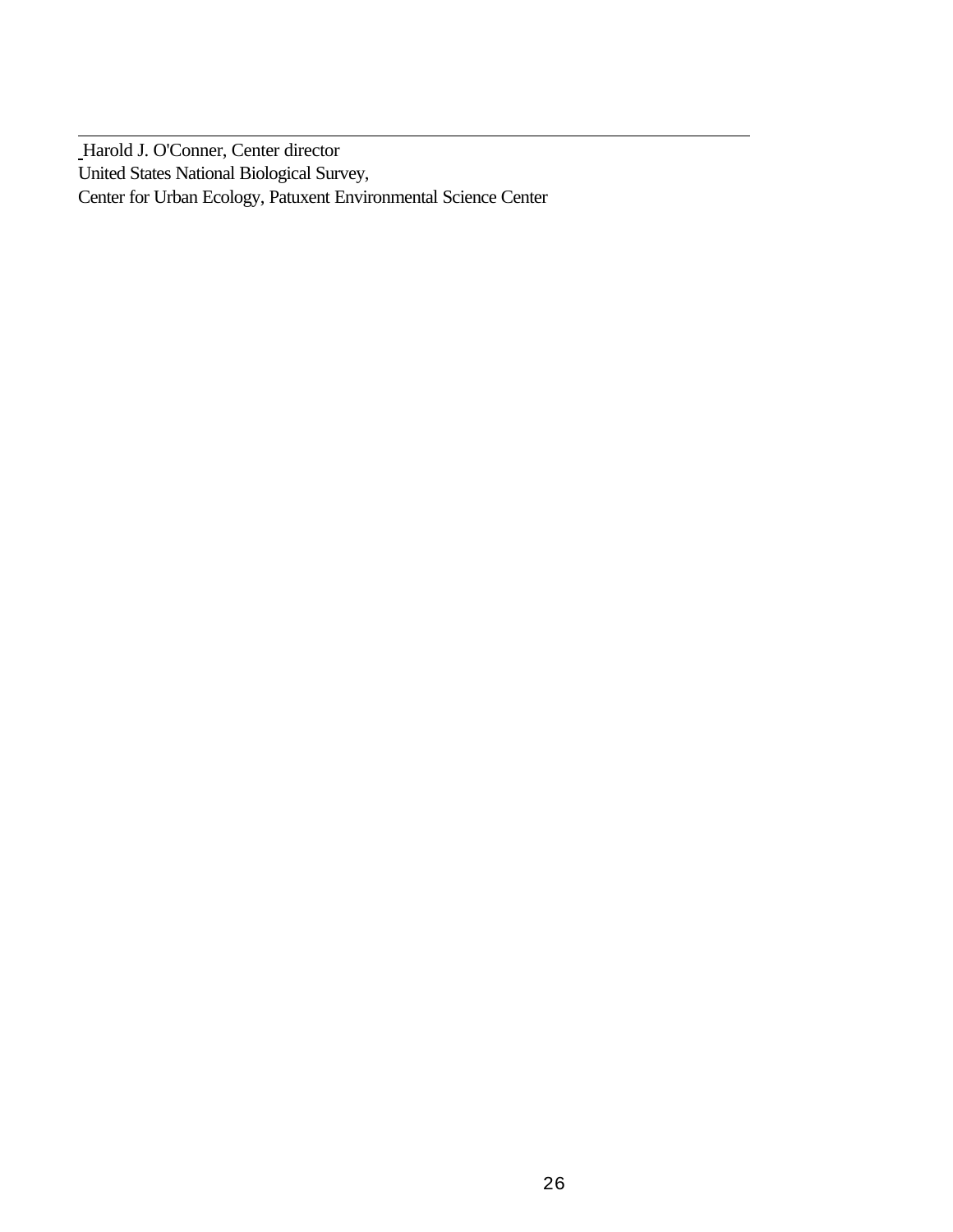#### Appendix III

# **Preliminary Guidelines for Managed Hunts on Parkland**

These guidelines are presented as examples of the type of guidelines that would be used to insure safety.

Participating hunters will be drawn by lottery, satisfactory completion of the hunter's safety course and passing of marksmanship test will be required.

- Harvest only antlerless deer.
- The use of Firearms, in areas of the county where permitted, will provide the most efficient means of harvesting deer. Within the urban zone, where appropriate, an exemption to the County's Weapons Ordinance will be requested to allow for use of firearms. Otherwise weapons would be limited to bow and arrow.
- The hunt should run concurrent with the State firearms deer season.
- The number of hunters should be limited to approximately one hunter per 20 acres.
- Each hunters will be assigned to a stand and will only be permitted to shoot from that stand. In many cases, shooting will be restricted to certain corridors.
- Hunts will be publicized well in advance and parks will be closed to all other activities when hunt is being conducted.
- Hunts will initially be 4 days in length. This length can be adjusted as needed to achieve reduction goals. Hunts may be split into two periods separated by several days to increase harvest.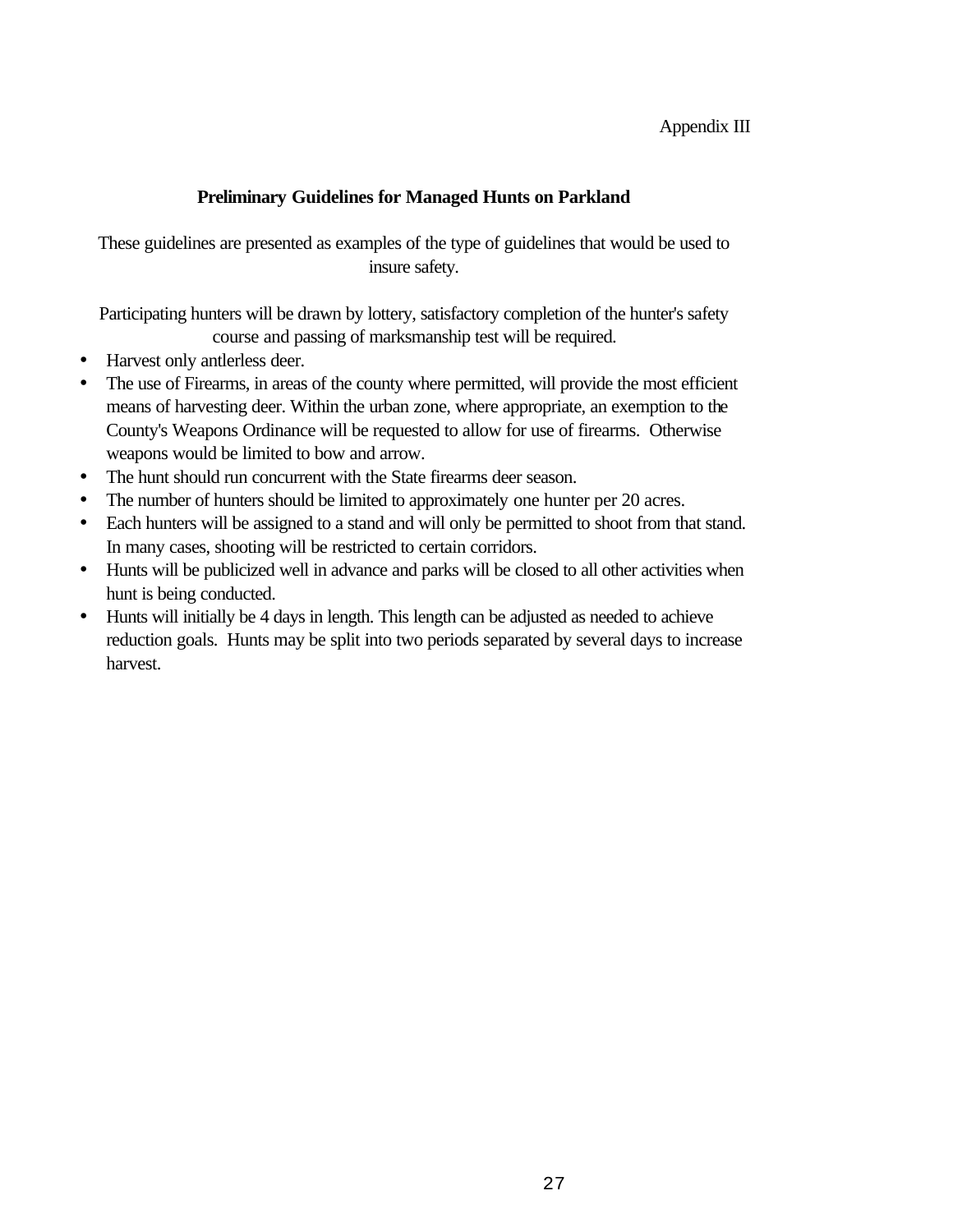

**The Montgomery County Deer Management Work Group** The Maryland Department of Natural Resour· ces, Wildlife Division M-NCPPC Department of Parks, Montgomery County, Maryland National Biological Service, Center For Urban Ecology

# **Public Information Meetings on the Implementation of Deer Management Options in Montgomery County, Maryland**

# **Summary of Comments and Nominal Group Technique Data**

November 13, 1995

#### **Introduction**

This report summarizes the results of two public meetings held to discuss deer management in Montgomery County during which over 2300 individual comments were recorded from 222 citizens. Several dozen additional comments were received by phone and mail following the meeting.

# **Background**

In April 1993, in response to concerns of county residents and interest groups about the number and activities of white tailed deer (*Odocoileus virginianus*), the Montgomery County Council created the White-tailed Deer Task Force to examine information relative to conflicts between deer and people in Montgomery County, and make recommendations on how to respond to these. The Task Force published its findings and recommendations in April 1994, in the Report of the Task Force to Study White-tailed Deer Management. The report listed deerrelated problems that warranted attention, including damage to agricultural crops, deer-vehicle collisions, depredation to gardens and ornamental shrubbery, impacts to parks and other natural areas and public concern over issues such as Lyme disease.

As a result of this group's recommendations, the Comprehensive Management Plan for White-tailed Deer in Montgomery County. Maryland was jointly developed by the Maryland Department of Natural Resources Wildlife Division (DNR), the M-NCPPC Department of Parks, Montgomery County and the National Biological Service's Center for Urban Ecology. The goal of Montgomery County's Deer Management Plan is to reduce deer-human conflicts to a level that is compatible with human priorities and land uses. The plan lists eleven management options that could be used to address deer issues in the county.

Maintain Status Quo Repellents/Scare Devices Fencing/Physical Exclusion Habitat Management Supplemental Feeding

Modify Legal Harvest Agricultural Depredation Permits Direct Reduction **Contraception** Trapping and Removal/Relocation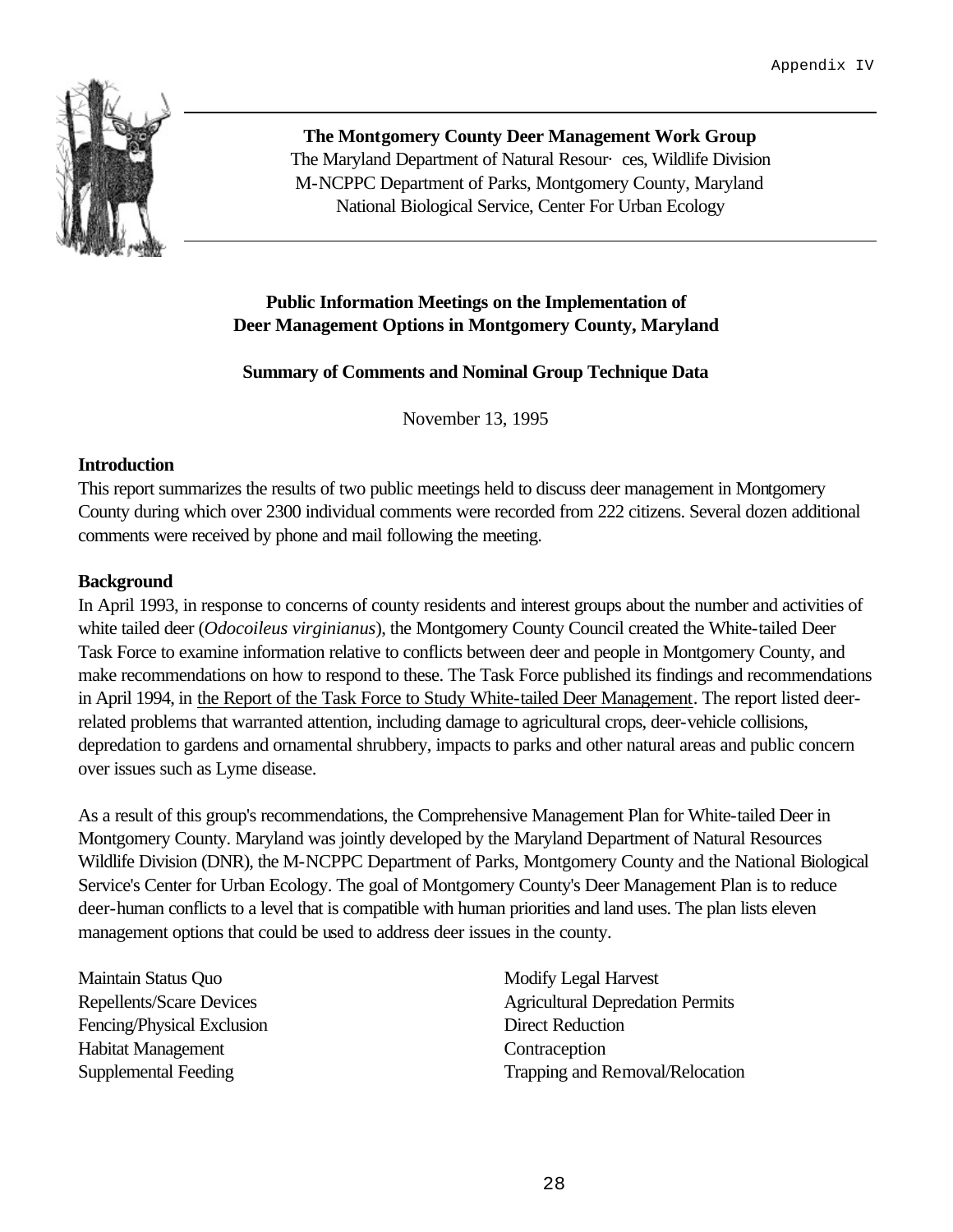#### Restoration of Predators

#### **Meeting Format**

Public meetings, co-sponsored by the Maryland Department of Natural Resources (DNR) and the Department of Parks, Montgomery County (M-NCPPC) were held October 24 and 25, 1995 at Gaithersburg High School and Winston Churchill High School respectively. The meetings were designed with two purposes in mind. One was to educate the public about deer impacts and management options. The second was to solicit individual comments from the public on which options they felt were acceptable for use in the county. The first forty-five minutes of each meeting was devoted to informal education. A number of displays and written documents on deer-related issues and available management options were available to participants; experts from DNR and M-NCPPC were available to answer questions. Several formal presentations were then presented. County Council Member Nancy Dacek discussed the deer-related concerns that led to the development of the deer management plan. Dong Hotton, the state deer biologist with DNR, gave a presentation on deer biology and an overview of the deer management options. Participants then broke into small work groups to discuss and make comments on the different management options. Each of these work groups was accompanied by two staff persons, one to act as a facilitator and one as a recorder. As a final exercise, each group used a nominal group technique (NGT) to choose the management options that each thought were the most acceptable. Following the group sessions, closing remarks were presented by Josh Sandt, Director of DNR-Wildlife Division, Don Cochran, Director of Parks, Montgomery County and Rick Barton, Director of State Parks, DNR.

After the meeting comments were tabulated and summarized along with the results of the NGT. This information will be used in the decision making process to implement deer management in the county.

#### **Summary of General Comments**

Many participants voiced a strong opinion that action must be taken to reduce human/deer interaction and that controlling the population was an important part of that process. There were also many participants who suggested that citizens of Montgomery County must learn to tolerate such interactions and adjust to deer populations, rather than visa versa. Some participants felt that more education is necessary to better understand both the problem and effective methods of controlling the problem. There was also a request to improve knowledge of White-tailed Deer density within Montgomery County. Participants expressed an interest in further research of each option in order to maximize effectiveness. Other concerns include:

# Safety

Specific safety concerns will be addressed for each option, however, public safety concern was repeatedly voiced regarding deer related vehicle accidents, disease transfer, and hunting within urban areas.

#### Cost effectiveness

Many participants favored options which were not only efficient but cost effective. Options such as Repellents, Fencing, and Habitat Alteration were supported for use by individual landowners, but not at a level which would incorporate tax dollars. These options were criticized for their high prices, ineffectiveness, and lack of addressing population management.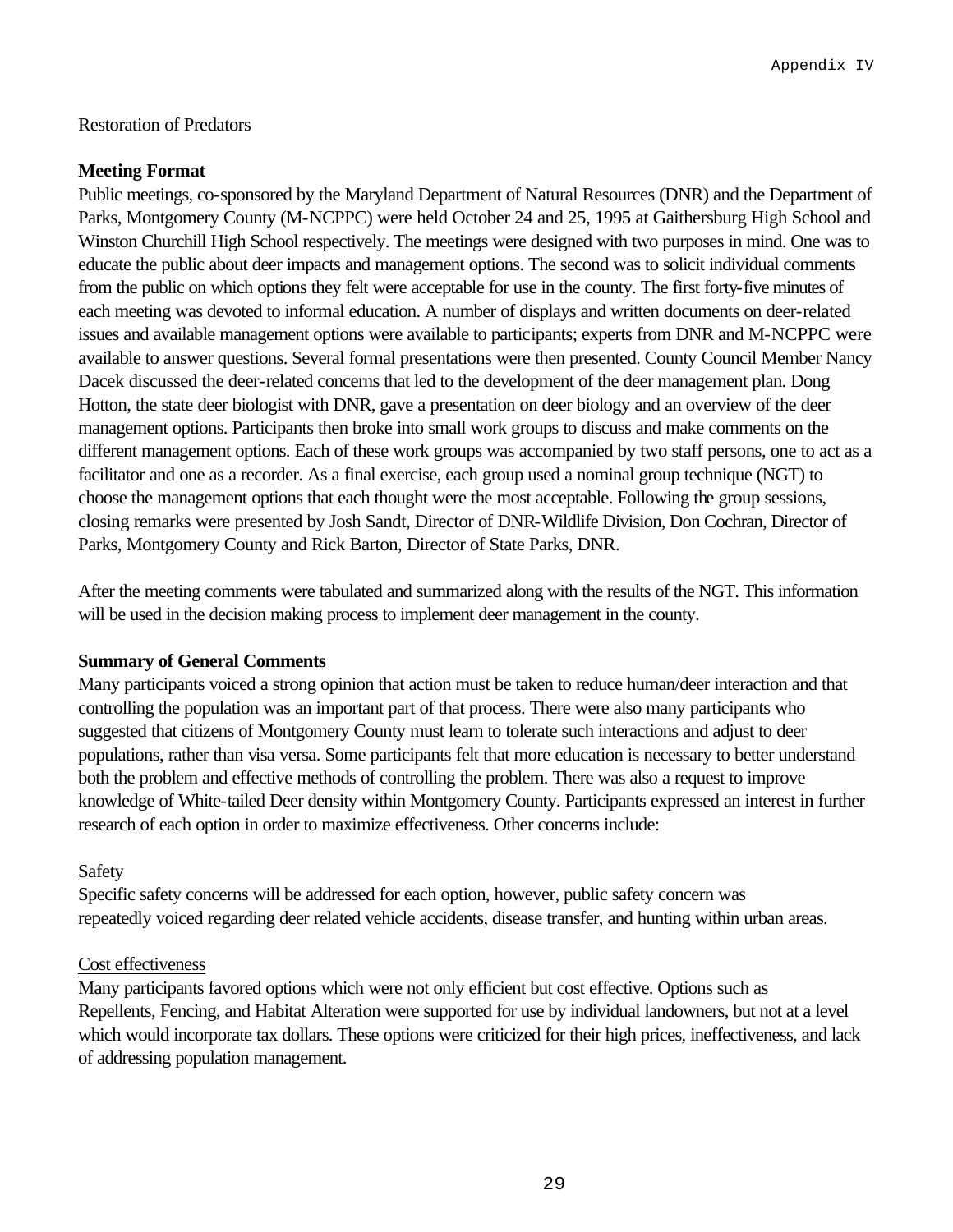#### Animal rights and cruelty to animals

Many participants voiced an opinion that Modify Legal Harvest, Agricultural Damage Permits, and the use of Direct Reduction is inhumane. There were also participants who expressed an opinion diat while they feel hunting is inhumane, it would be supported only after non-lethal methods had been implemented with little or no success. Cruelty to animals was also voiced as a concern associated with Trapping/Relocation and Reintroducing Predators.

#### **Comment Summaries**

During the small group sessions, citizen comments and concerns were recorded. The following is a summary of those comments. In order to condense the over 2300 comments that were recorded, some similar statements have been combined. The number in parenthesis represents the total number of citizens recorded with that comment or concern.

# **MAINTAIN STATUS QUO**

- Unacceptable (135)
- Acceptable (29)I
- neffective solution to the problem  $(16)$
- More research necessary (10)
- Public safety may be sacrificed (2)
- Cost effective (l)

# **REPELLENTS**

- Effective on a limited basis (63)
- Acceptable (36)
- Ineffective (34)
- Too costly (31)
- Moves overpopulation to other areas (21)
- Unacceptable (14)
- Will not effect population growth (12)
- Possibility of pollution (noise and chemical) (9)
- Public education necessary (8)
- Further experimentation-chemical and scare devices (3)
- May effect species other than deer  $(2)$

# **FENCING**

- Too costly  $(64)$
- May be useful on a site specific basis (61)
- Acceptable (37)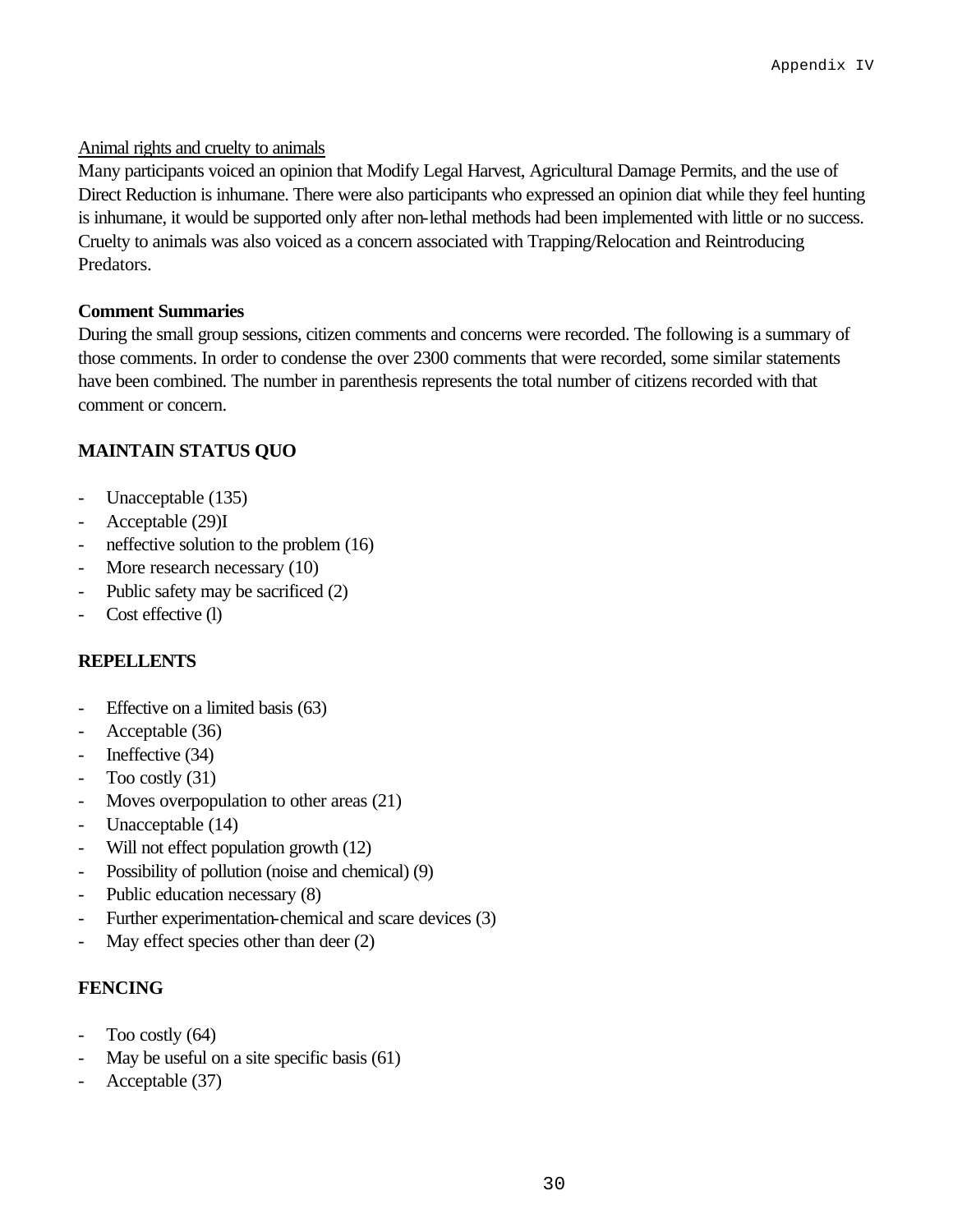- Unacceptable (32)
- Ineffective; Techniques must be improved  $(23)$
- Will not effect population growth (15)
- Aesthetically unpleasing (6)
- Use of wildlife corridors in county planning (6)
- Moves overpopulation to other areas (6)
- May effect species other than deer (5)
- May effect property value (1)
- Encouraged for use before lethal measures (1)

# **HABITAT ALTERATION**

- Acceptable (45)
- May be useful on a site specific basis (40)
- Ineffective due to the animals ability to adapt to environmental changes (26)
- Will not effect population growth (20)
- Too costly (20)
- Unacceptable (16)
- May effect species other than deer (15)
- Countywide changes are needed (5)
- Plan future development for wildlife compatibility (5)
- Further experimentation is needed (5)
- Public education is necessary (2)
- Necessary to develop a comprehensive management plan for use of habitat alteration in Montgomery County (1)
- Moves overpopulation to other areas (1)
- Encouraged for use before lethal measures (1)

# **SUPPLEMENTAL FEEDING**

- Will not effect population growth (66)
- Unacceptable (53)
- Too costly (23)
- Acceptable (17)
- Concern for spread of disease (16)
- Acceptable for use during crisis situations only; to improve health within specific herds (10)
- May negatively effect natural deer behavior (8)
- Ineffective (4)

# **MODIFY LEGAL HARVEST**

Acceptable (76)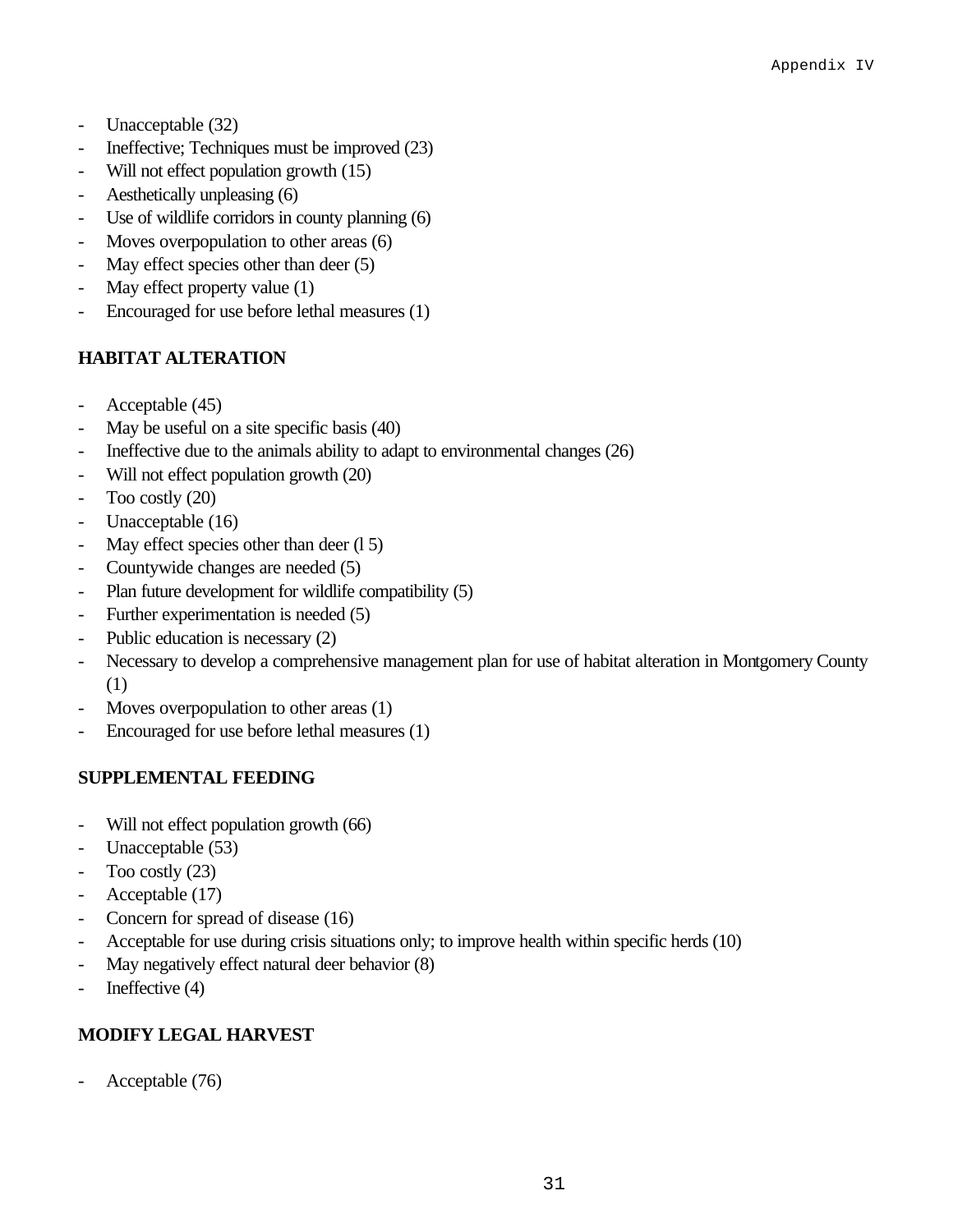- Unacceptable (52)
- Effective only where hunting is permitted (23)
- Inhumane (20)
- Concern for public safety (20)
- Use of public park lands (16)
- Increase doe harvest (13)
- Acceptable only after non-lethal measures have been unsuccessful (7)
- Cost effective (5)
- Opposition to archery hunting (5)
- Ineffective in suburban areas (4)
- Encourage the use of Hunters Harvest Share (3)
- Use of archery hunts in urban areas (2)
- Open land which is currently not being hunted (2)

# **AGRICULTURAL DEPREDATION PERMITS**

- Effective method of control (72)
- Unacceptable (33)
- Acceptable if abuse is restricted (15)
- Permit system must be more efficient (12)
- Acceptable only after non-lethal measures have been unsuccessful (11)
- Permit consistency necessary to effect population (9)
- Permit system needs to be expanded to residential homeowners (5)
- Listing of qualified hunters is necessary to facilitate permittee (5)
- Encourage the use of Hunters Harvest Share (1)
- Permit holders find it difficult to control population (1)

# **DIRECT REDUCTION**

- Acceptable (42)
- Unacceptable (32)
- Acceptable on a site specific basis (19)
- Opposition to the use of sharpshooters (18)
- Support the use of sharpshooters (15)
- Acceptable only after non-lethal measures have been Unsuccessful (l2)
- Inhumane (11)
- Too costly  $(11)$
- Encourage the use of Hunters Harvest Share (10)
- Encourage safe and humane measures (10)
- Ineffective  $(5)$
- Use of archery hunts in urban areas (2)
- Implementation of such a program must be long term to succeed  $(1)$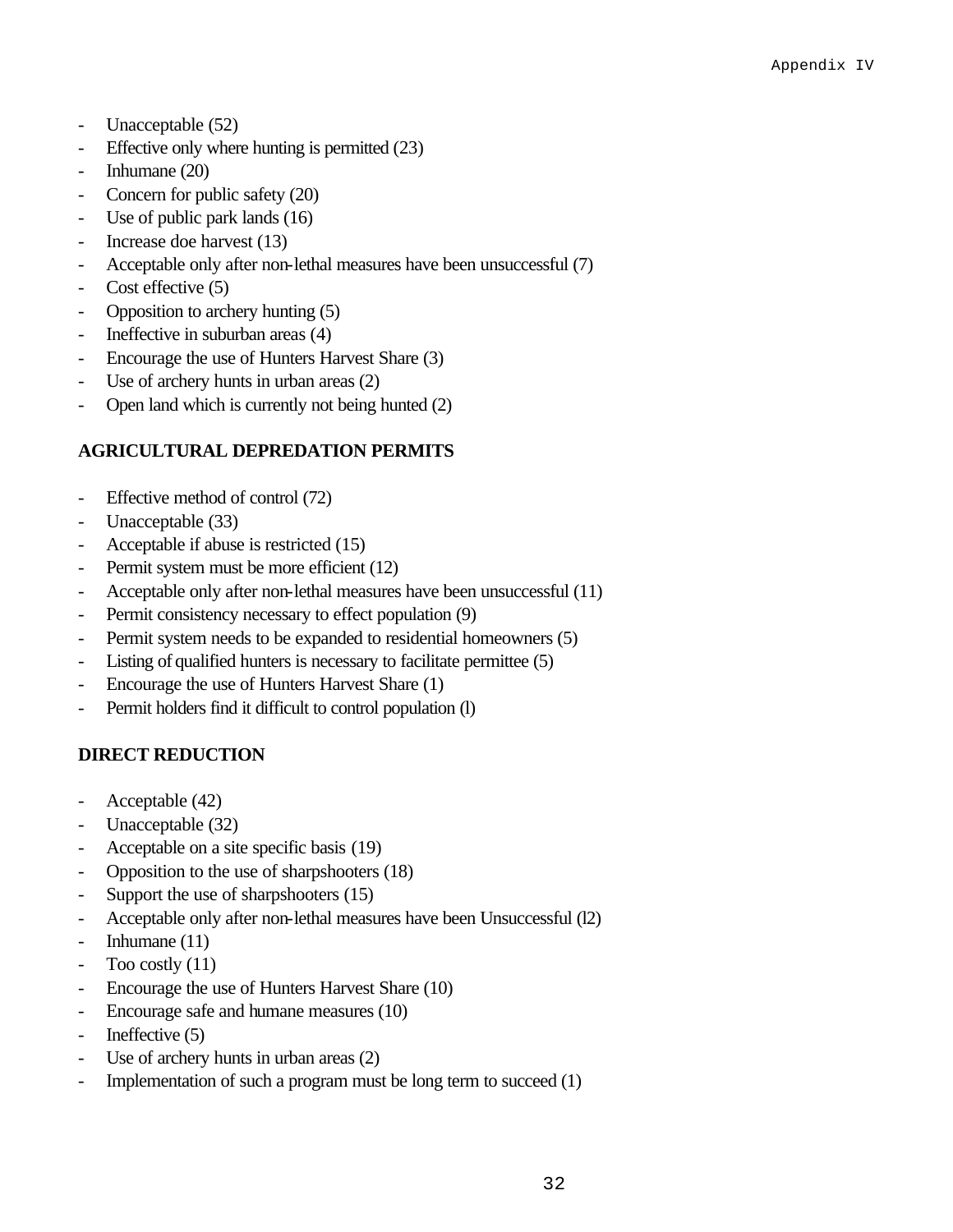- Encourage such a program to supplement youth
- education/hunting experience (1)
- Increase doe harvest (1)

# **CONTRACEPTION**

- Acceptable (47)
- Unacceptable (42)
- Too costly (35)A
- dditional research is necessary (23)
- Effective on limited herds (22)
- Unproven (13)
- Ineffective on unrestricted populations (9)
- Concern for safety of humans-consumption (8)
- Concern for trauma placed on animal (4)
- Biologically unsound (3)
- Ineffective delivery system  $(2)$

# **TRAPPING/RELOCATION**

- Unacceptable (67)
- Ineffective (42)
- Too costly (36)
- Concern for trauma and high mortality rate (29)
- Inhumane (18)
- No relocation sites (14)
- Acceptable (13)
- Additional research is necessary (4)
- Concern for the spread of disease (2)

# **RESTORE PREDATORS**

- Unacceptable (130)
- Inhumane (13)
- Ineffective solution (12)
- Acceptable (11)
- Acceptable on large tracts of land in rural areas (8)
- Concern for danger to humans & domestic animals  $(8)$
- Too costly (4)
- May effect species other than deer (l)
- Additional research is necessary (l)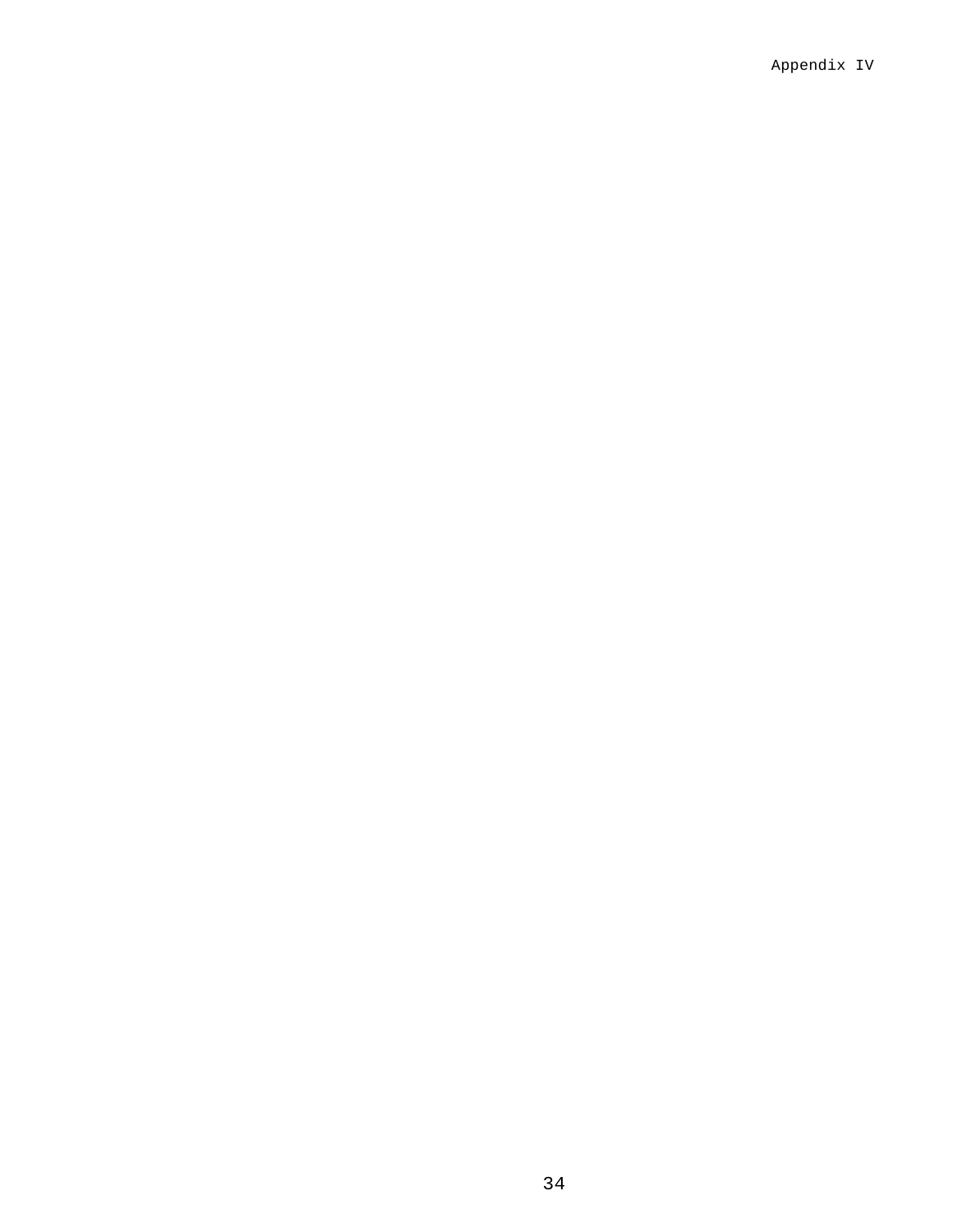

**The Montgomery County Deer Management Work Group The Maryland Department of Natural Resources, Wildlife Division M-NCPPC Department of Parks, Montgomery County, Maryland National Biological Service, Center For Urban Ecology**

# **OUTCOME OF NOMINAL GROUP TECHNIQUE DEER MANAGEMENT OPTIONS PUBLIC INFORMATION MEETINGS MONTGOMERY COUNTY, MARYLAND OCTOBER 24 & 25, 1995**

Numbers were assigned as follows. Each participant could assign up to six points -three to their top choice, two to second and one to third. 'Total for all groups supporting" (column two) represent the total number of points assigned to that option out of a total of 1331 possible points. Column three is the precentage of the total number of points.

| <b>DEER MANAGEMENT OPTIONS</b>     | <b>TOTAL FOR ALL GROUPS</b> | % OF PARTICIPANTS |
|------------------------------------|-----------------------------|-------------------|
|                                    | <b>SUPPORTING</b>           |                   |
| <b>MAINTAIN STATUS QUO</b>         | 26                          | 2.0 %             |
| <b>REPELLENTS</b>                  | 70                          | 5.3 %             |
| <b>FENCING</b>                     | 135                         | 10.0%             |
| <b>HABITAT ALTERATIONS</b>         | 112                         | 8.4%              |
| SUPPLEMENTAL FEEDING               | 6                           | $.5\%$            |
| MODIFY LEGAL HARVEST               | 315                         | 23.7%             |
| <b>AGRICULTURAL DAMAGE PERMITS</b> | 138                         | 10.4 %            |
| <b>DIRECT REDUCTION</b>            | 276                         | 20.7 %            |
| <b>CONTRACEPTION</b>               | 221                         | 16.6 %            |
| <b>TRAPPING/RELOCATION</b>         | 23                          | $1.7\%$           |
| <b>RESTORE PREDATORS</b>           | 9                           | .7 %              |

NUMBEROF PARTICIPANTS : 222 NUMBER OF RESPONSES : 1331

**The purpose of the nominal group exercise was to quantify comments from the citizens on the acceptability and perceived effectiveness for the different options. It is important to note that while this technique ranks preferences, the purpose of the exercise is not to choose the top ranked choices as the options that will be used to the exclusion of others. The Comprehensive Management Plan for Deer in Montgomery County. Maryland calls for the use of all viable options where and when they are most**